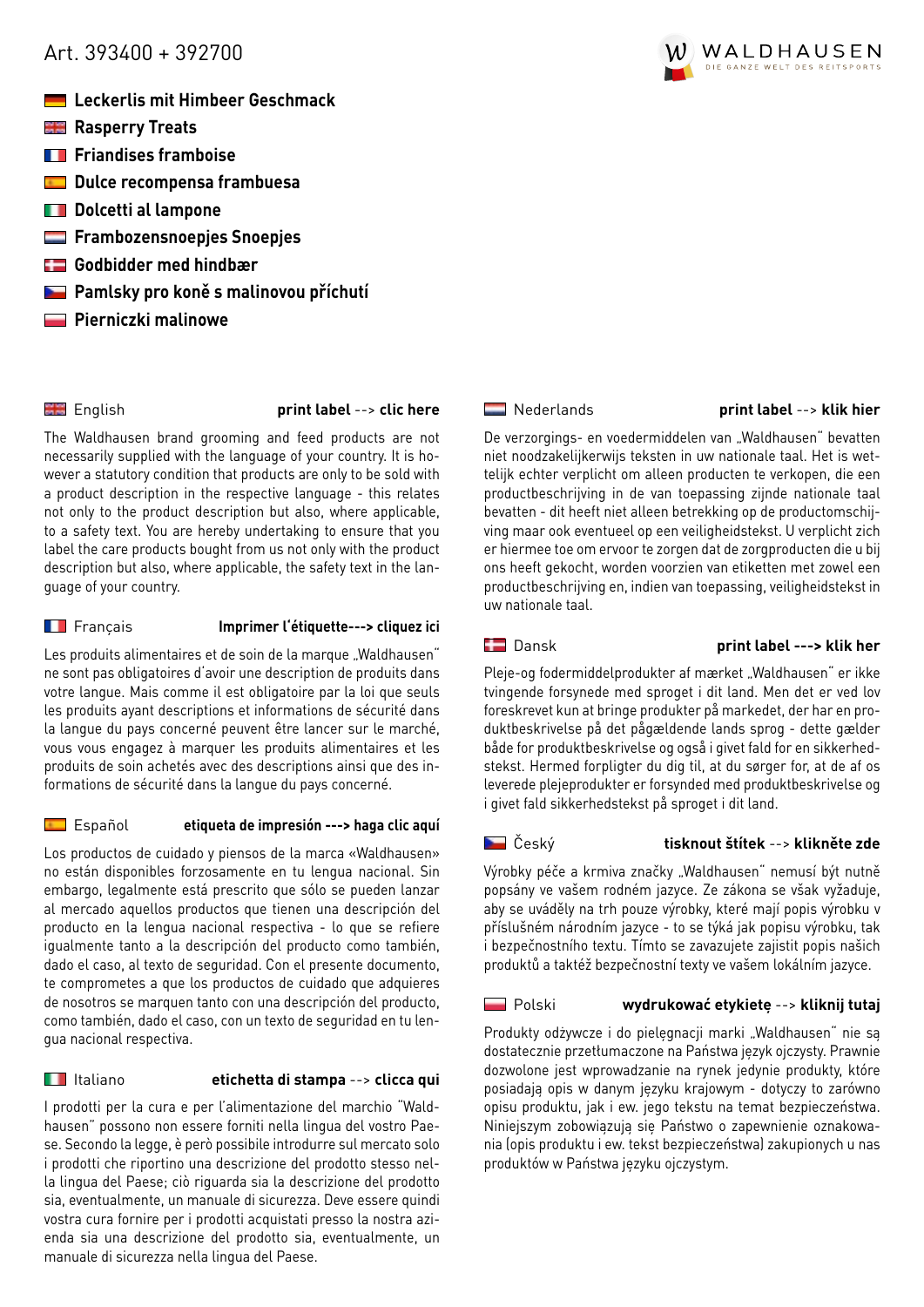<span id="page-1-0"></span>

#### **GB: Rasperry Treats**

Feed Supplement for Horses

**Composition:** maize, palm oil, raspberry pomace (2%), calcium carbonate, linseed oil, sodium chloride, additives, nutritional additives per kg: 535mg iron (E1 as iron-III-oxide)

**Analytical components:** crude protein 8,55%, unrefined oils and fats 4,50%, crude ash 4,96%, calcium 1,20% Phosphorus: 0.25%, sodium 0,26%

#### **GB: Rasperry Treats**

#### Feed Supplement for Horses

**Composition:** maize, palm oil, raspberry pomace (2%), calcium carbonate, linseed oil, sodium chloride, additives, nutritional additives per kg: 535mg iron (E1 as iron-III-oxide)

**Analytical components:** crude protein 8,55%, unrefined oils and fats 4,50%, crude ash 4,96%, calcium 1,20% Phosphorus: 0.25%, sodium 0,26%

#### **GB: Rasperry Treats**

Feed Supplement for Horses

**Composition:** maize, palm oil, raspberry pomace (2%), calcium carbonate, linseed oil, sodium chloride, additives, nutritional additives per kg: 535mg iron (E1 as iron-III-oxide)

**Analytical components:** crude protein 8,55%, unrefined oils and fats 4,50%, crude ash 4,96%, calcium 1,20% Phosphorus: 0.25%, sodium 0,26%

#### **GB: Rasperry Treats**

Feed Supplement for Horses

**Composition:** maize, palm oil, raspberry pomace (2%), calcium carbonate oil, sodium chloride, additives, nutritional additives per kg: 535mg iron (E1 as iron-III-oxide)

**Analytical components:** crude protein 8,55%, unrefined oils and fats 4,50%, crude ash 4,96%, calcium 1,20% Phosphorus: 0.25%, sodium 0,26%

#### **GB: Rasperry Treats**

Feed Supplement for Horses

**Composition:** maize, palm oil, raspberry pomace (2%), calcium carbonate, linseed oil, sodium chloride, additives, nutritional additives per kg: 535mg iron (E1 as iron-III-oxide)

**Analytical components:** crude protein 8,55%, unrefined oils and fats 4,50%, crude ash 4,96%, calcium 1,20% Phosphorus: 0.25%, sodium 0,26%

#### **GB: Rasperry Treats**

Feed Supplement for Horses

**Composition:** maize, palm oil, raspberry pomace (2%), calcium carbonate, linseed oil, sodium chloride, additives, nutritional additives per kg: 535mg iron (E1 as iron-III-oxide)

**Analytical components:** crude protein 8,55%, unrefined oils and fats 4,50%, crude ash 4,96%, calcium 1,20% Phosphorus: 0.25%, sodium 0,26%

#### **GB: Rasperry Treats**

Feed Supplement for Horses

**Composition:** maize, palm oil, raspberry pomace (2%), calcium carbonate, linseed oil, sodium chloride, additives, nutritional additives per kg: 535mg iron (E1 as iron-III-oxide)

**Analytical components:** crude protein 8,55%, unrefined oils and fats 4,50%, crude ash 4,96%, calcium 1,20% Phosphorus: 0.25%, sodium 0,26%

#### **GB: Rasperry Treats**

Feed Supplement for Horses

**Composition:** maize, palm oil, raspberry pomace (2%), calcium carbonate, linseed oil, sodium chloride, additives, nutritional additives per kg: 535mg iron (E1 as iron-III-oxide)

**Analytical components:** crude protein 8,55%, unrefined oils and fats 4,50%, crude ash 4,96%, calcium 1,20% Phosphorus: 0.25%, sodium 0,26%

#### **GB: Rasperry Treats**

#### Feed Supplement for Horses

**Composition:** maize, palm oil, raspberry pomace (2%), calcium carbonate, linseed oil, sodium chloride, additives, nutritional additives per kg: 535mg iron (E1 as iron-III-oxide)

**Analytical components:** crude protein 8,55%, unrefined oils and fats 4,50%, crude ash 4,96%, calcium 1,20% Phosphorus: 0.25%, sodium 0,26%

# **GB: Rasperry Treats**

#### Feed Supplement for Horses

**Composition:** maize, palm oil, raspberry pomace (2%), calcium carbonate, linseed oil, sodium chloride, additives, nutritional additives per kg: 535mg iron (E1 as iron-III-oxide)

**Analytical components:** crude protein 8,55%, unrefined oils and fats 4,50%, crude ash 4,96%, calcium 1,20% Phosphorus: 0.25%, sodium 0,26%

### **GB: Rasperry Treats**

#### Feed Supplement for Horses

**Composition:** maize, palm oil, raspberry pomace (2%), calcium carbonate, linseed oil, sodium chloride, additives, nutritional additives per kg: 535mg iron (E1 as iron-III-oxide)

**Analytical components:** crude protein 8,55%, unrefined oils and fats 4,50%, crude ash 4,96%, calcium 1,20% Phosphorus: 0.25%, sodium 0,26%

#### **GB: Rasperry Treats**

Feed Supplement for Horses

**Composition:** maize, palm oil, raspberry pomace (2%), calcium carbo- $\overline{\text{linesed}}$  oil, sodium chloride, additives, nutritional additives per kg: 535mg iron (E1 as iron-III-oxide)

**Analytical components:** crude protein 8,55%, unrefined oils and fats 4,50%, crude ash 4,96%, calcium 1,20% Phosphorus: 0.25%, sodium 0,26%

# **GB: Rasperry Treats**

Feed Supplement for Horses **Composition:** maize, palm oil, raspberry pomace (2%), calcium carbo-

nature, putter, lines, lines is an additive to the settlement of the settlement of the settlement of the settl kg: 535mg iron (E1 as iron-III-oxide) **Analytical components:** crude protein 8,55%, unrefined oils and fats

4,50%, crude ash 4,96%, calcium 1,20% Phosphorus: 0.25%, sodium 0,26%

#### **GB: Rasperry Treats**

Feed Supplement for Horses

**Composition:** maize, palm oil, raspberry pomace (2%), calcium carbonate, linseed oil, sodium chloride, additives, nutritional additives per kg: 535mg iron (E1 as iron-III-oxide)

**Analytical components:** crude protein 8,55%, unrefined oils and fats 4,50%, crude ash 4,96%, calcium 1,20% Phosphorus: 0.25%, sodium 0,26%

#### **GB: Rasperry Treats**

#### Feed Supplement for Horses

**Composition:** maize, palm oil, raspberry pomace (2%), calcium carbonate, linseed oil, sodium chloride, additives, nutritional additives per kg: 535mg iron (E1 as iron-III-oxide)

**Analytical components:** crude protein 8,55%, unrefined oils and fats 4,50%, crude ash 4,96%, calcium 1,20% Phosphorus: 0.25%, sodium 0,26%

#### **GB: Rasperry Treats**

Feed Supplement for Horses

**Composition:** maize, palm oil, raspberry pomace (2%), calcium carbonate, linseed oil, sodium chloride, additives, nutritional additives per kg: 535mg iron (E1 as iron-III-oxide)

**Analytical components:** crude protein 8,55%, unrefined oils and fats 4,50%, crude ash 4,96%, calcium 1,20% Phosphorus: 0.25%, sodium 0,26%

**GB: Rasperry Treats**

Feed Supplement for Horses

**Composition:** maize, palm oil, raspberry pomace (2%), calcium carbonate, linseed oil, sodium chloride, additives, nutritional additives per kg: 535mg iron (E1 as iron-III-oxide)

**Analytical components:** crude protein 8,55%, unrefined oils and fats 4,50%, crude ash 4,96%, calcium 1,20% Phosphorus: 0.25%, sodium 0,26%

#### **GB: Rasperry Treats** Feed Supplement for Horses

**Composition:** maize, palm oil, raspberry pomace (2%), calcium carbonate, linseed oil, sodium chloride, additives, nutritional additives per kg: 535mg iron (E1 as iron-III-oxide)

**Analytical components:** crude protein 8,55%, unrefined oils and fats 4,50%, crude ash 4,96%, calcium 1,20% Phosphorus: 0.25%, sodium  $0.26%$ 

# **GB: Rasperry Treats**

### Feed Supplement for Horses

**Composition:** maize, palm oil, raspberry pomace (2%), calcium carbonate, linseed oil, sodium chloride, additives, nutritional additives per kg: 535mg iron (E1 as iron-III-oxide)

**Analytical components:** crude protein 8,55%, unrefined oils and fats 4,50%, crude ash 4,96%, calcium 1,20% Phosphorus: 0.25%, sodium 0,26%

#### **GB: Rasperry Treats**

Feed Supplement for Horses

**Composition:** maize, palm oil, raspberry pomace (2%), calcium carbonate, linseed oil, sodium chloride, additives, nutritional additives per kg: 535mg iron (E1 as iron-III-oxide)

**Analytical components:** crude protein 8,55%, unrefined oils and fats 4,50%, crude ash 4,96%, calcium 1,20% Phosphorus: 0.25%, sodium 0,26%

#### **GB: Rasperry Treats**

Feed Supplement for Horses

**Composition:** maize, palm oil, raspberry pomace (2%), calcium carbo-Linseed oil, sodium chloride, additives, nutritional additives per kg: 535mg iron (E1 as iron-III-oxide)

**Analytical components:** crude protein 8,55%, unrefined oils and fats 4,50%, crude ash 4,96%, calcium 1,20% Phosphorus: 0.25%, sodium 0,26%

#### **GB: Rasperry Treats**

Feed Supplement for Horses

#### **Composition:** maize, palm oil, raspberry pomace (2%), calcium carbonation of the line of the line of the line of the line of the line of the line of the line of the line of the<br>Inseed oil, sodium chloride, additives, nutritional additives per kg: 535mg iron (E1 as iron-III-oxide)

**Analytical components:** crude protein 8,55%, unrefined oils and fats 4,50%, crude ash 4,96%, calcium 1,20% Phosphorus: 0.25%, sodium 0,26%

#### **GB: Rasperry Treats**

Feed Supplement for Horses

**Composition:** maize, palm oil, raspberry pomace (2%), calcium carbonate, linseed oil, sodium chloride, additives, nutritional additives per kg: 535mg iron (E1 as iron-III-oxide)

**Analytical components:** crude protein 8,55%, unrefined oils and fats 4,50%, crude ash 4,96%, calcium 1,20% Phosphorus: 0.25%, sodium 0,26%

# **GB: Rasperry Treats**

#### Feed Supplement for Horses

**Composition:** maize, palm oil, raspberry pomace (2%), calcium carbonate, linseed oil, sodium chloride, additives, nutritional additives per kg: 535mg iron (E1 as iron-III-oxide)

**Analytical components:** crude protein 8,55%, unrefined oils and fats 4,50%, crude ash 4,96%, calcium 1,20% Phosphorus: 0.25%, sodium 0,26%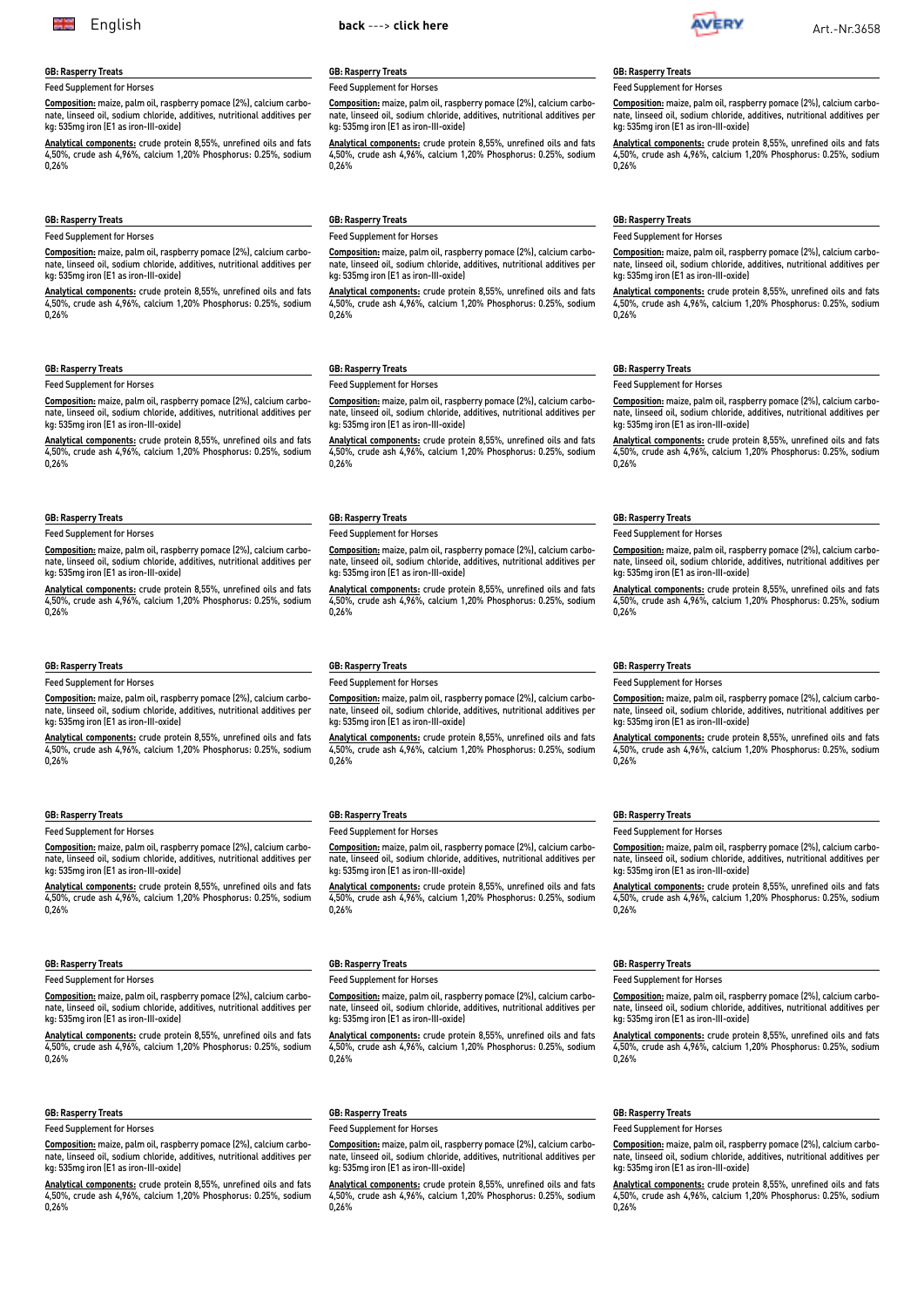<span id="page-2-0"></span>

#### **FR: Friandises framboise**

Aliments complémentaires

**Composition:** maïs, huile de palme, marc de framboise (2 %), carbonate de calcium, huile de lin, chlorure de sodium, additifs, additifs nutritionnels par kg : 535 mg de fer (E1 sous forme d'oxyde de fer III)

**Constituants analytiques:** protéines brutes 8,55%, huiles et graisses brutes 4,50%, cendres brutes 4,96%, Calcium 1,20%, phosphore: 0,25%, Natrium 0,26%

#### **FR: Friandises framboise** Aliments complémentaires

**Composition:** maïs, huile de palme, marc de framboise (2 %), carbonate de calcium, huile de lin, chlorure de sodium, additifs, additifs nutritionnels par kg : 535 mg de fer (E1 sous forme d'oxyde de fer III)

**Constituants analytiques:** protéines brutes 8,55%, huiles et graisses brutes 4,50%, cendres brutes 4,96%, Calcium 1,20%, phosphore: 0,25%, Natrium 0,26%

#### **FR: Friandises framboise**

Aliments complémentaires

**Composition:** maïs, huile de palme, marc de framboise (2 %), carbonate de calcium, huile de lin, chlorure de sodium, additifs, additifs nutritionnels par kg : 535 mg de fer (E1 sous forme d'oxyde de fer III)

**Constituants analytiques:** protéines brutes 8,55%, huiles et graisses brutes 4,50%, cendres brutes 4,96%, Calcium 1,20%, phosphore: 0,25%, Natrium 0,26%

# **FR: Friandises framboise**

Aliments complémentaires

**Composition:** maïs, huile de palme, marc de framboise (2 %), carbonate de calcium, huile de lin, chlorure de sodium, additifs, additifs nutritionnels par kg : 535 mg de fer (E1 sous forme d'oxyde de fer III)

**Constituants analytiques:** protéines brutes 8,55%, huiles et graisses brutes 4,50%, cendres brutes 4,96%, Calcium 1,20%, phosphore: 0,25%, Natrium 0,26%

#### **FR: Friandises framboise**

Aliments complémentaires

**Composition:** maïs, huile de palme, marc de framboise (2 %), carbonate de calcium, huile de lin, chlorure de sodium, additifs, additifs nutritionnels par kg : 535 mg de fer (E1 sous forme d'oxyde de fer III)

**Constituants analytiques:** protéines brutes 8,55%, huiles et graisses brutes 4,50%, cendres brutes 4,96%, Calcium 1,20%, phosphore: 0,25%, Natrium 0,26%

#### **FR: Friandises framboise**

Aliments complémentaires

**Composition:** maïs, huile de palme, marc de framboise (2 %), carbonate de calcium, huile de lin, chlorure de sodium, additifs, additifs nutritionnels par kg : 535 mg de fer (E1 sous forme d'oxyde de fer III)

**Constituants analytiques:** protéines brutes 8,55%, huiles et graisses brutes 4,50%, cendres brutes 4,96%, Calcium 1,20%, phosphore: 0,25%, Natrium 0,26%

#### **FR: Friandises framboise**

Aliments complémentaires

**Composition:** maïs, huile de palme, marc de framboise (2 %), carbonate de calcium, huile de lin, chlorure de sodium, additifs, additifs nutritionnels par kg : 535 mg de fer (E1 sous forme d'oxyde de fer III)

**Constituants analytiques:** protéines brutes 8,55%, huiles et graisses brutes 4,50%, cendres brutes 4,96%, Calcium 1,20%, phosphore: 0,25%, Natrium 0,26%

#### **FR: Friandises framboise**

Aliments complémentaires

**Composition:** maïs, huile de palme, marc de framboise (2 %), carbonate de calcium, huile de lin, chlorure de sodium, additifs, additifs nutritionnels par kg : 535 mg de fer (E1 sous forme d'oxyde de fer III)

**Constituants analytiques:** protéines brutes 8,55%, huiles et graisses brutes 4,50%, cendres brutes 4,96%, Calcium 1,20%, phosphore: 0,25%, Natrium 0,26%

#### **FR: Friandises framboise**

Aliments complémentaires

**Composition:** maïs, huile de palme, marc de framboise (2 %), carbonate de calcium, huile de lin, chlorure de sodium, additifs, additifs nutritionnels par kg : 535 mg de fer (E1 sous forme d'oxyde de fer III)

**Constituants analytiques:** protéines brutes 8,55%, huiles et graisses brutes 4,50%, cendres brutes 4,96%, Calcium 1,20%, phosphore: 0,25%, Natrium 0,26%

### **FR: Friandises framboise**

### Aliments complémentaires

**Composition:** maïs, huile de palme, marc de framboise (2 %), carbonate de calcium, huile de lin, chlorure de sodium, additifs, additifs nutritionnels par kg : 535 mg de fer (E1 sous forme d'oxyde de fer III)

**Constituants analytiques:** protéines brutes 8,55%, huiles et graisses brutes 4,50%, cendres brutes 4,96%, Calcium 1,20%, phosphore: 0,25%, Natrium 0,26%

#### **FR: Friandises framboise**

#### Aliments complémentaires

**Composition:** maïs, huile de palme, marc de framboise (2 %), carbonate de calcium, huile de lin, chlorure de sodium, additifs, additifs nutritionnels par kg : 535 mg de fer (E1 sous forme d'oxyde de fer III)

Constituants analytiques: protéines brutes 8,55%, huiles et grais brutes 4,50%, cendres brutes 4,96%, Calcium 1,20%, phosphore: 0,25%, Natrium 0,26%

#### **FR: Friandises framboise**

Aliments complémentaires

**Composition:** maïs, huile de palme, marc de framboise (2 %), carbonate de calcium, huile de lin, chlorure de sodium, additifs, additifs nutritionnels par kg : 535 mg de fer (E1 sous forme d'oxyde de fer III)

**Constituants analytiques:** protéines brutes 8,55%, huiles et graisses brutes 4,50%, cendres brutes 4,96%, Calcium 1,20%, phosphore: 0,25%, Natrium 0,26%

#### **FR: Friandises framboise** Aliments complémentaires

**Composition:** maïs, huile de palme, marc de framboise (2 %), carbonate de calcium, huile de lin, chlorure de sodium, additifs, additifs nutritionnels par kg : 535 mg de fer (E1 sous forme d'oxyde de fer III)

**Constituants analytiques:** protéines brutes 8,55%, huiles et graisses brutes 4,50%, cendres brutes 4,96%, Calcium 1,20%, phosphore: 0,25%, Natrium 0,26%

#### **FR: Friandises framboise**

Aliments complémentaires

**Composition:** maïs, huile de palme, marc de framboise (2 %), carbonate de calcium, huile de lin, chlorure de sodium, additifs, additifs nutritionnels par kg : 535 mg de fer (E1 sous forme d'oxyde de fer III)

**Constituants analytiques:** protéines brutes 8,55%, huiles et graisses brutes 4,50%, cendres brutes 4,96%, Calcium 1,20%, phosphore: 0,25%, Natrium 0,26%

#### **FR: Friandises framboise**

#### Aliments complémentaires

**Composition:** maïs, huile de palme, marc de framboise (2 %), carbonate de calcium, huile de lin, chlorure de sodium, additifs, additifs nutritionnels par kg : 535 mg de fer (E1 sous forme d'oxyde de fer III)

**Constituants analytiques:** protéines brutes 8,55%, huiles et graisses brutes 4,50%, cendres brutes 4,96%, Calcium 1,20%, phosphore: 0,25%, Natrium 0,26%

#### **FR: Friandises framboise**

Aliments complémentaires

**Composition:** maïs, huile de palme, marc de framboise (2 %), carbonate de calcium, huile de lin, chlorure de sodium, additifs, additifs nutritionnels par kg : 535 mg de fer (E1 sous forme d'oxyde de fer III)

**Constituants analytiques:** protéines brutes 8,55%, huiles et graisses brutes 4,50%, cendres brutes 4,96%, Calcium 1,20%, phosphore: 0,25%, Natrium 0,26%

# **FR: Friandises framboise**

Aliments complémentaires

**Composition:** maïs, huile de palme, marc de framboise (2 %), carbonate de calcium, huile de lin, chlorure de sodium, additifs, additifs nutritionnels par kg : 535 mg de fer (E1 sous forme d'oxyde de fer III)

**Constituants analytiques:** protéines brutes 8,55%, huiles et graisses brutes 4,50%, cendres brutes 4,96%, Calcium 1,20%, phosphore: 0,25%, Natrium 0,26%

### **FR: Friandises framboise**

### Aliments complémentaires

**Composition:** maïs, huile de palme, marc de framboise (2 %), carbonate de calcium, huile de lin, chlorure de sodium, additifs, additifs nutritionnels par kg : 535 mg de fer (E1 sous forme d'oxyde de fer III)

**Constituants analytiques:** protéines brutes 8,55%, huiles et graisses brutes 4,50%, cendres brutes 4,96%, Calcium 1,20%, phospho-re: 0,25%, Natrium 0,26%

#### **FR: Friandises framboise**

#### Aliments complémentaires

**Composition:** maïs, huile de palme, marc de framboise (2 %), carbonate de calcium, huile de lin, chlorure de sodium, additifs, additifs nutritionnels par kg : 535 mg de fer (E1 sous forme d'oxyde de fer III)

**Constituants analytiques:** protéines brutes 8,55%, huiles et graisses brutes 4,50%, cendres brutes 4,96%, Calcium 1,20%, phosphore: 0,25%, Natrium 0,26%

#### **FR: Friandises framboise**

Aliments complémentaires

**Composition:** maïs, huile de palme, marc de framboise (2 %), carbonate de calcium, huile de lin, chlorure de sodium, additifs, additifs nutritionnels par kg : 535 mg de fer (E1 sous forme d'oxyde de fer III)

**Constituants analytiques:** protéines brutes 8,55%, huiles et graisses brutes 4,50%, cendres brutes 4,96%, Calcium 1,20%, phosphore: 0,25%, Natrium 0,26%

#### **FR: Friandises framboise**

Aliments complémentaires

**Composition:** maïs, huile de palme, marc de framboise (2 %), carbonate de calcium, huile de lin, chlorure de sodium, additifs, additifs nutritionnels par kg : 535 mg de fer (E1 sous forme d'oxyde de fer III)

**Constituants analytiques:** protéines brutes 8,55%, huiles et graisses brutes 4,50%, cendres brutes 4,96%, Calcium 1,20%, phosphore: 0,25%, Natrium 0,26%

#### **FR: Friandises framboise**

Aliments complémentaires

**Composition:** maïs, huile de palme, marc de framboise (2 %), carbonate de calcium, huile de lin, chlorure de sodium, additifs, additifs nutritionnels par kg : 535 mg de fer (E1 sous forme d'oxyde de fer III)

**Constituants analytiques:** protéines brutes 8,55%, huiles et graisses brutes 4,50%, cendres brutes 4,96%, Calcium 1,20%, phosphore: 0,25%, Natrium 0,26%

#### **FR: Friandises framboise**

#### Aliments complémentaires

**Composition:** maïs, huile de palme, marc de framboise (2 %), carbonate de calcium, huile de lin, chlorure de sodium, additifs, additifs nutritionnels par kg : 535 mg de fer (E1 sous forme d'oxyde de fer III)

**Constituants analytiques:** protéines brutes 8,55%, huiles et graisses brutes 4,50%, cendres brutes 4,96%, Calcium 1,20%, phosphore: 0,25%, Natrium 0,26%

#### **FR: Friandises framboise**

Aliments complémentaires

**Composition:** maïs, huile de palme, marc de framboise (2 %), carbonate de calcium, huile de lin, chlorure de sodium, additifs, additifs nutritionnels par kg : 535 mg de fer (E1 sous forme d'oxyde de fer III)

**Constituants analytiques:** protéines brutes 8,55%, huiles et graisses **bonstitudints analytiques:** proteines brates 6,00%, haltes et grafises<br>brutes 4,50%, cendres brutes 4,96%, Calcium 1,20%, phosphore: 0,25%, Natrium 0,26%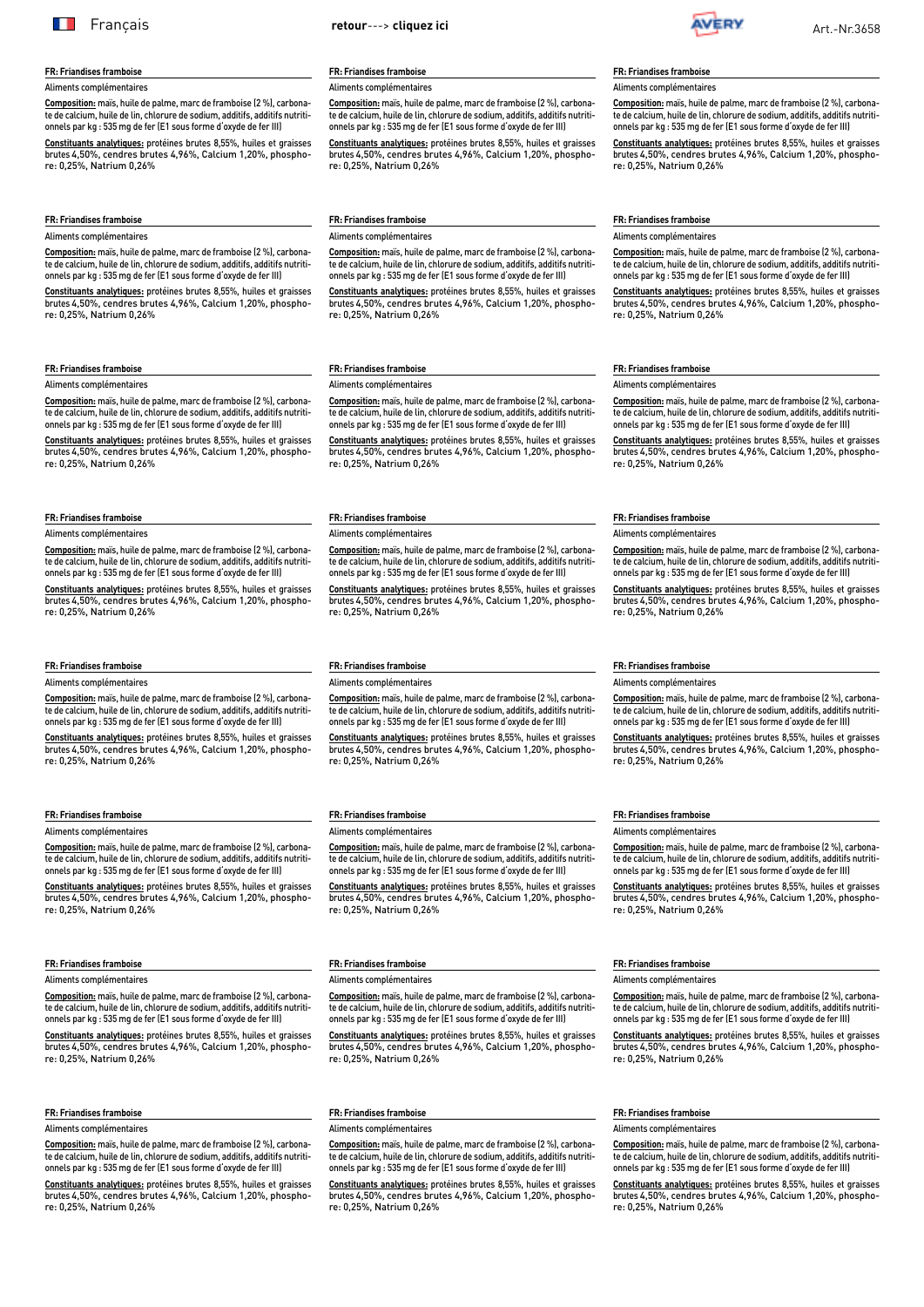**Composición:** maíz, grasa de palma, orujo de frambuesa (2 %), carbonato de calcio, aceite de linaza, cloruro de sodio, aditivos, aditivos nutricionales por kg: 535 mg de hierro (E1 como óxido férrico)

**Componentes analíticos:** proteína cruda 8,55%, aceites y grasas brutas 4,50%, ceniza bruta 4,96%, calcio, 1,20%, fósforo: 0,25 %, sodio 0,26%

> **Composición:** maíz, grasa de palma, orujo de frambuesa (2 %), carbonato de calcio, aceite de linaza, cloruro de sodio, aditivos, aditivos nutricionales por kg: 535 mg de hierro (E1 como óxido férrico)

> **Componentes analíticos:** proteína cruda 8,55%, aceites y grasas brutas 4,50%, ceniza bruta 4,96%, calcio, 1,20%, fósforo: 0,25 %, sodio 0,26%

#### **ES: Dulce recompensa frambuesa**

Suplementos alimenticios

**Composición:** maíz, grasa de palma, orujo de frambuesa (2 %), carbonato de calcio, aceite de linaza, cloruro de sodio, aditivos, aditivos nutricionales por kg: 535 mg de hierro (E1 como óxido férrico)

tricionales por kg: 535 mg de hierro (E1 como óxido férrico) **Componentes analíticos:** proteína cruda 8,55%, aceites y grasas brutas 4,50%, ceniza bruta 4,96%, calcio, 1,20%, fósforo: 0,25 %, sodio 0,26%

**Componentes analíticos:** proteína cruda 8,55%, aceites y grasas brutas  $4,50\%$  ceniza bruta  $4,96\%$  calcio, 1,20% fósforo: 0,25 % sodio 0,26%

## **ES: Dulce recompensa frambuesa**

Suplementos alimenticios

**Composición:** maíz, grasa de palma, orujo de frambuesa (2 %), carbonato de calcio, aceite de linaza, cloruro de sodio, aditivos, aditivos nutricionales por kg: 535 mg de hierro (E1 como óxido férrico)

**Componentes analíticos:** proteína cruda 8,55%, aceites y grasas brutas 4,50%, ceniza bruta 4,96%, calcio, 1,20%, fósforo: 0,25 %, sodio 0,26%

### **ES: Dulce recompensa frambuesa**

Suplementos alimenticios

**Composición:** maíz, grasa de palma, orujo de frambuesa (2 %), carbonato de calcio, aceite de linaza, cloruro de sodio, aditivos, aditivos nutricionales por kg: 535 mg de hierro (E1 como óxido férrico)

**Componentes analíticos:** proteína cruda 8,55%, aceites y grasas brutas 4,50%, ceniza bruta 4,96%, calcio, 1,20%, fósforo: 0,25 %, sodio 0,26%

#### **ES: Dulce recompensa frambuesa**

Suplementos alimenticios

**Composición:** maíz, grasa de palma, orujo de frambuesa (2 %), carbonato de calcio, aceite de linaza, cloruro de sodio, aditivos, aditivos nutricionales por kg: 535 mg de hierro (E1 como óxido férrico)

**Componentes analíticos:** proteína cruda 8,55%, aceites y grasas brutas 4,50%, ceniza bruta 4,96%, calcio, 1,20%, fósforo: 0,25 %, sodio 0,26%

#### **ES: Dulce recompensa frambuesa**

**ES: Dulce recompensa frambuesa** Suplementos alimenticios

#### Suplementos alimenticios

**Composición:** maíz, grasa de palma, orujo de frambuesa (2 %), carbonato de calcio, aceite de linaza, cloruro de sodio, aditivos, aditivos nutricionales por kg: 535 mg de hierro (E1 como óxido férrico)

**Componentes analíticos:** proteína cruda 8,55%, aceites y grasas brutas 4,50%, ceniza bruta 4,96%, calcio, 1,20%, fósforo: 0,25 %, sodio 0,26%

**Composición:** maíz, grasa de palma, orujo de frambuesa (2 %), carbonato de calcio, aceite de linaza, cloruro de sodio, aditivos, aditivos nutricionales por kg: 535 mg de hierro (E1 como óxido férrico) **Componentes analíticos:** proteína cruda 8,55%, aceites y grasas brutas 4,50%, ceniza bruta 4,96%, calcio, 1,20%, fósforo: 0,25 %, sodio 0,26%

#### **ES: Dulce recompensa frambuesa**

Suplementos alimenticios

**Composición:** maíz, grasa de palma, orujo de frambuesa (2 %), carbonato de calcio, aceite de linaza, cloruro de sodio, aditivos, aditivos nutricionales por kg: 535 mg de hierro (E1 como óxido férrico)

**Componentes analíticos:** proteína cruda 8,55%, aceites y grasas brutas 4,50%, ceniza bruta 4,96%, calcio, 1,20%, fósforo: 0,25 %, sodio 0,26%

#### **ES: Dulce recompensa frambuesa**

Suplementos alimenticios

**Composición:** maíz, grasa de palma, orujo de frambuesa (2 %), carbonato de calcio, aceite de linaza, cloruro de sodio, aditivos, aditivos nutricionales por kg: 535 mg de hierro (E1 como óxido férrico)

**Componentes analíticos:** proteína cruda 8,55%, aceites y grasas brutas 4,50%, ceniza bruta 4,96%, calcio, 1,20%, fósforo: 0,25 %, sodio 0,26%

**ES: Dulce recompensa frambuesa**

Suplementos alimenticios

**Composición:** maíz, grasa de palma, orujo de frambuesa (2 %), carbonato de calcio, aceite de linaza, cloruro de sodio, aditivos, aditivos nutricionales por kg: 535 mg de hierro (E1 como óxido férrico)

**Componentes analíticos:** proteína cruda 8,55%, aceites y grasas brutas 4,50%, ceniza bruta 4,96%, calcio, 1,20%, fósforo: 0,25 %, sodio 0,26%

**ES: Dulce recompensa frambuesa** Suplementos alimenticios

**ES: Dulce recompensa frambuesa**

Suplementos alimenticios

**Composición:** maíz, grasa de palma, orujo de frambuesa (2 %), carbonato de calcio, aceite de linaza, cloruro de sodio, aditivos, aditivos nutricionales por kg: 535 mg de hierro (E1 como óxido férrico)

**Componentes analíticos:** proteína cruda 8,55%, aceites y grasas brutas 4,50%, ceniza bruta 4,96%, calcio, 1,20%, fósforo: 0,25 %, sodio 0,26%

### **ES: Dulce recompensa frambuesa**

#### Suplementos alimenticios

**Composición:** maíz, grasa de palma, orujo de frambuesa (2 %), carbonato de calcio, aceite de linaza, cloruro de sodio, aditivos, aditivos nutricionales por kg: 535 mg de hierro (E1 como óxido férrico)

**Componentes analíticos:** proteína cruda 8,55%, aceites y grasas brutas 4,50%, ceniza bruta 4,96%, calcio, 1,20%, fósforo: 0,25 %, sodio 0,26%

#### **ES: Dulce recompensa frambuesa**

#### Suplementos alimenticios

**Composición:** maíz, grasa de palma, orujo de frambuesa (2 %), carbonato de calcio, aceite de linaza, cloruro de sodio, aditivos, aditivos nutricionales por kg: 535 mg de hierro (E1 como óxido férrico)

**Componentes analíticos:** proteína cruda 8,55%, aceites y grasas brutas 4,50%, ceniza bruta 4,96%, calcio, 1,20%, fósforo: 0,25 %, sodio 0,26%

**ES: Dulce recompensa frambuesa**

**ES: Dulce recompensa frambuesa** Suplementos alimenticios

nato de calcio, aceite de linaza, cloruro de sodio, aditivos, aditivos nutricionales por kg: 535 mg de hierro (E1 como óxido férrico)

4,50%, ceniza bruta 4,96%, calcio, 1,20%, fósforo: 0,25 %, sodio 0,26%

**Composición:** maíz, grasa de palma, orujo de frambuesa (2 %), carbonato de calcio, aceite de linaza, cloruro de sodio, aditivos, aditivos nutricionales por kg: 535 mg de hierro (E1 como óxido férrico) **Componentes analíticos:** proteína cruda 8,55%, aceites y grasas brutas 4,50%, ceniza bruta 4,96%, calcio, 1,20%, fósforo: 0,25 %, sodio 0,26%

**Composición:** maíz, grasa de palma, orujo de frambuesa (2 %), carbonato de calcio, aceite de linaza, cloruro de sodio, aditivos, aditivos nutricionales por kg: 535 mg de hierro (E1 como óxido férrico) **Componentes analíticos:** proteína cruda 8,55%, aceites y grasas brutas 4,50%, ceniza bruta 4,96%, calcio, 1,20%, fósforo: 0,25 %, sodio 0,26%

**Composición:** maíz, grasa de palma, orujo de frambuesa (2 %), carbo-

**Componentes analíticos:** proteína cruda 8,55%, aceites y grasas brutas

### **ES: Dulce recompensa frambuesa**

#### ementos alimenticios

Suplementos alimenticios

**ES: Dulce recompensa frambuesa Composición:** maíz, grasa de palma, orujo de frambuesa (2 %), carbo-**ES: Dulce recompensa frambuesa** Suplementos alimenticios **Composición:** maíz, grasa de palma, orujo de frambuesa (2 %), carbonato de calcio, aceite de linaza, cloruro de sodio, aditivos, aditivos nutricionales por kg: 535 mg de hierro (E1 como óxido férrico) **Componentes analíticos:** proteína cruda 8,55%, aceites y grasas brutas 4,50%, ceniza bruta 4,96%, calcio, 1,20%, fósforo: 0,25 %, sodio 0,26% **ES: Dulce recompensa frambuesa** Suplementos alimenticios **ES: Dulce recompensa frambuesa** Suplementos alimenticios **Composición:** maíz, grasa de palma, orujo de frambuesa (2 %), carbonato de calcio, aceite de linaza, cloruro de sodio, aditivos, aditivos nutricionales por kg: 535 mg de hierro (E1 como óxido férrico) **Componentes analíticos:** proteína cruda 8,55%, aceites y grasas brutas 4,50%, ceniza bruta 4,96%, calcio, 1,20%, fósforo: 0,25 %, sodio 0,26% **ES: Dulce recompensa frambuesa** Suplementos alimenticios

nato de calcio, aceite de linaza, cloruro de sodio, aditivos, aditivos nu-**Composición:** maíz, grasa de palma, orujo de frambuesa (2 %), carbonato de calcio, aceite de linaza, cloruro de sodio, aditivos, aditivos nutricionales por kg: 535 mg de hierro (E1 como óxido férrico)

> **Componentes analíticos:** proteína cruda 8,55%, aceites y grasas brutas 4,50%, ceniza bruta 4,96%, calcio, 1,20%, fósforo: 0,25 %, sodio 0,26%

> **Composición:** maíz, grasa de palma, orujo de frambuesa (2 %), carbonato de calcio, aceite de linaza, cloruro de sodio, aditivos, aditivos nutricionales por kg: 535 mg de hierro (E1 como óxido férrico)

# <span id="page-3-0"></span>Español **de vuelta** ---> **[haga clic aquí](#page-0-0)** Art.-Nr.3658

**Componentes analíticos:** proteína cruda 8,55%, aceites y grasas brutas  $4.50\%$  ceniza bruta 4,96%, calcio, 1,20%, fósforo: 0,25 %, sodio 0,26%

**ES: Dulce recompensa frambuesa** Suplementos alimenticios

#### **ES: Dulce recompensa frambuesa**

Suplementos alimenticios

**Composición:** maíz, grasa de palma, orujo de frambuesa (2 %), carbonatorio.<br>e calcio, aceite de linaza, cloruro de sodio, aditivos, aditivos nutricionales por kg: 535 mg de hierro (E1 como óxido férrico)

**Componentes analíticos:** proteína cruda 8,55%, aceites y grasas brutas 4,50%, ceniza bruta 4,96%, calcio, 1,20%, fósforo: 0,25 %, sodio 0,26%

**ES: Dulce recompensa frambuesa** Suplementos alimenticios

**Composición:** maíz, grasa de palma, orujo de frambuesa (2 %), carbo-

# nato de calcio, aceite de linaza, cloruro de sodio, aditivos, aditivos nutricionales por kg: 535 mg de hierro (E1 como óxido férrico) Suplementos alimenticios

**Componentes analíticos:** proteína cruda 8,55%, aceites y grasas brutas 4,50%, ceniza bruta 4,96%, calcio, 1,20%, fósforo: 0,25 %, sodio 0,26%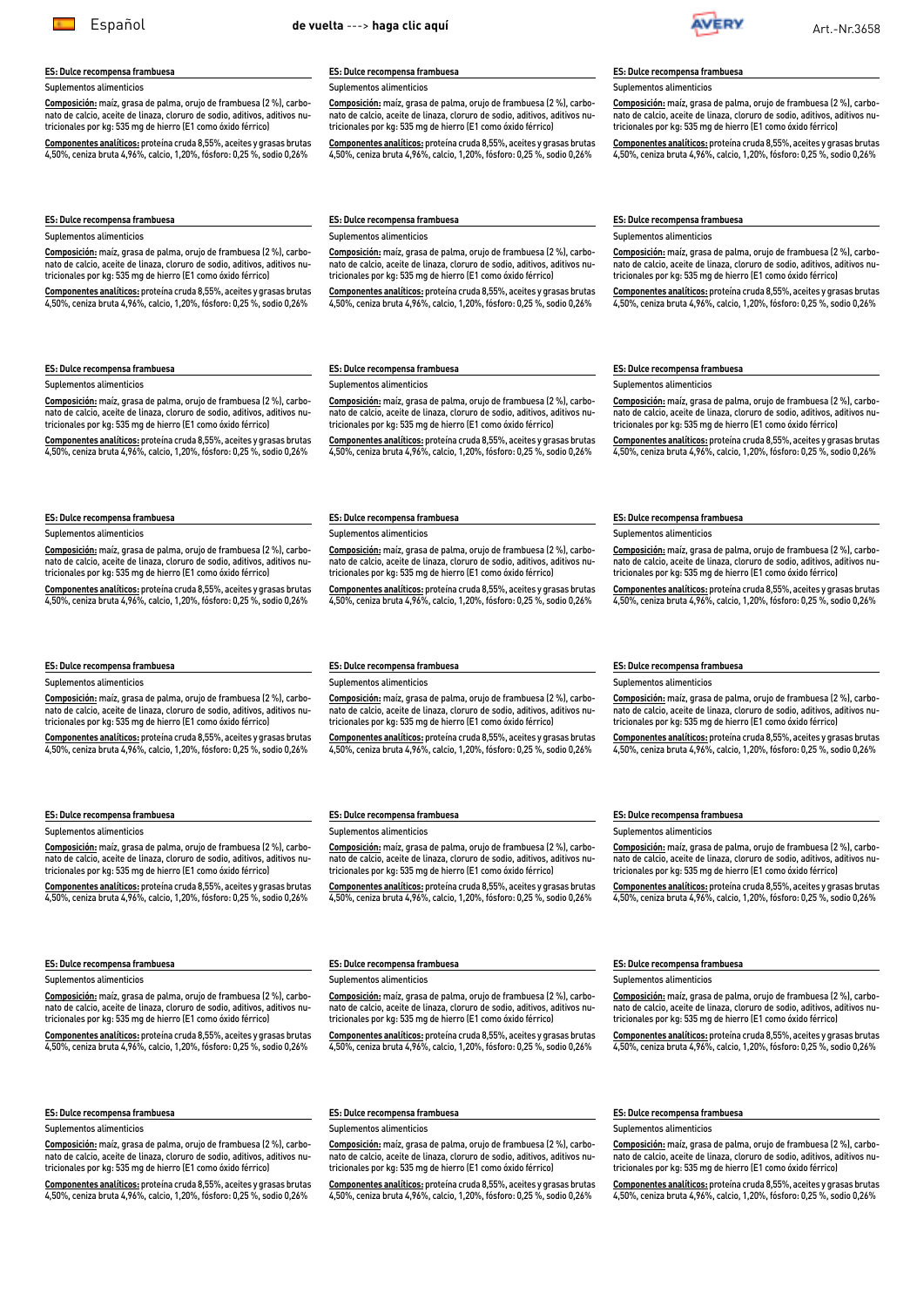#### <span id="page-4-0"></span>**IT: Dolcetti al lampone**

Alimento dietetico per cavalli.

**Composizione:** mais, grasso di palma, estratto di lampone (2%), carbonato di calcio, olio di lino, cloruro di sodio, additivi, integratori fisiologici per ogni chilo: 535mg di ferro (E1 come ferro triossido)

**Componenti analitici:** proteina grezza 8,55%, oli e grassi grezzi 4,50%, ceneri grezze 4,96%, calcio 1,20%, fosforo: 0,25%, sodio 0,26%.

### **IT: Dolcetti al lampone**

Alimento dietetico per cavalli.

**Composizione:** mais, grasso di palma, estratto di lampone (2%), carbonato di calcio, olio di lino, cloruro di sodio, additivi, integratori fisiologici per ogni chilo: 535mg di ferro (E1 come ferro triossido)

**Componenti analitici:** proteina grezza 8,55%, oli e grassi grezzi 4,50%, ceneri grezze 4,96%, calcio 1,20%, fosforo: 0,25%, sodio 0,26%.

#### **IT: Dolcetti al lampone**

Alimento dietetico per cavalli.

**Composizione:** mais, grasso di palma, estratto di lampone (2%), carbonato di calcio, olio di lino, cloruro di sodio, additivi, integratori fisiologici per ogni chilo: 535mg di ferro (E1 come ferro triossido)

**Componenti analitici:** proteina grezza 8,55%, oli e grassi grezzi 4,50%, ceneri grezze 4,96%, calcio 1,20%, fosforo: 0,25%, sodio 0,26%.

### **IT: Dolcetti al lampone**

Alimento dietetico per cavalli.

**Composizione:** mais, grasso di palma, estratto di lampone (2%), carbonato di calcio, olio di lino, cloruro di sodio, additivi, integratori fisiologici per ogni chilo: 535mg di ferro (E1 come ferro triossido)

**Componenti analitici:** proteina grezza 8,55%, oli e grassi grezzi 4,50%, ceneri grezze 4,96%, calcio 1,20%, fosforo: 0,25%, sodio 0,26%.

#### **IT: Dolcetti al lampone**

Alimento dietetico per cavalli.

**Composizione:** mais, grasso di palma, estratto di lampone (2%), carbonato di calcio, olio di lino, cloruro di sodio, additivi, integratori fisiologici per ogni chilo: 535mg di ferro (E1 come ferro triossido)

**Componenti analitici:** proteina grezza 8,55%, oli e grassi grezzi 4,50%, ceneri grezze 4,96%, calcio 1,20%, fosforo: 0,25%, sodio 0,26%.

#### **IT: Dolcetti al lampone** Alimento dietetico per cavalli.

**Composizione:** mais, grasso di palma, estratto di lampone (2%), carbonato di calcio, olio di lino, cloruro di sodio, additivi, integratori fi-

siologici per ogni chilo: 535mg di ferro (E1 come ferro triossido) **Componenti analitici:** proteina grezza 8,55%, oli e grassi grezzi 4,50%, ceneri grezze 4,96%, calcio 1,20%, fosforo: 0,25%, sodio 0,26%.

#### **IT: Dolcetti al lampone**

Alimento dietetico per cavalli.

**Composizione:** mais, grasso di palma, estratto di lampone (2%), carbonato di calcio, olio di lino, cloruro di sodio, additivi, integratori fisiologici per ogni chilo: 535mg di ferro (E1 come ferro triossido)

**Componenti analitici:** proteina grezza 8,55%, oli e grassi grezzi 4,50%, ceneri grezze 4,96%, calcio 1,20%, fosforo: 0,25%, sodio 0,26%.

#### **IT: Dolcetti al lampone**

Alimento dietetico per cavalli.

**Composizione:** mais, grasso di palma, estratto di lampone (2%), carbonato di calcio, olio di lino, cloruro di sodio, additivi, integratori fisiologici per ogni chilo: 535mg di ferro (E1 come ferro triossido)

**Componenti analitici:** proteina grezza 8,55%, oli e grassi grezzi 4,50%, ceneri grezze 4,96%, calcio 1,20%, fosforo: 0,25%, sodio  $0.26%$ 

#### **IT: Dolcetti al lampone**

Alimento dietetico per cavalli.

**Composizione:** mais, grasso di palma, estratto di lampone (2%), carbonato di calcio, olio di lino, cloruro di sodio, additivi, integratori fisiologici per ogni chilo: 535mg di ferro (E1 come ferro triossido)

**Componenti analitici:** proteina grezza 8,55%, oli e grassi grezzi 4,50%, ceneri grezze 4,96%, calcio 1,20%, fosforo: 0,25%, sodio 0,26%.

#### **IT: Dolcetti al lampone** Alimento dietetico per cavalli.

**Composizione:** mais, grasso di palma, estratto di lampone (2%), carbonato di calcio, olio di lino, cloruro di sodio, additivi, integratori fi-

siologici per ogni chilo: 535mg di ferro (E1 come ferro triossido) **Componenti analitici:** proteina grezza 8,55%, oli e grassi grezzi 4,50%, ceneri grezze 4,96%, calcio 1,20%, fosforo: 0,25%, sodio 0,26%.

#### **IT: Dolcetti al lampone**

#### Alimento dietetico per cavalli.

**Composizione:** mais, grasso di palma, estratto di lampone (2%), carbonato di calcio, olio di lino, cloruro di sodio, additivi, integratori fisiologici per ogni chilo: 535mg di ferro (E1 come ferro triossido)

**Componenti analitici:** proteina grezza 8,55%, oli e grassi grezzi 4,50%, ceneri grezze 4,96%, calcio 1,20%, fosforo: 0,25%, sodio 0,26%.

# **IT: Dolcetti al lampone**

## Alimento dietetico per cavalli.

**Composizione:** mais, grasso di palma, estratto di lampone (2%), carbonato di calcio, olio di lino, cloruro di sodio, additivi, integratori fisiologici per ogni chilo: 535mg di ferro (E1 come ferro triossido)

**Componenti analitici:** proteina grezza 8,55%, oli e grassi grezzi 4,50%, ceneri grezze 4,96%, calcio 1,20%, fosforo: 0,25%, sodio 0,26%.

#### **IT: Dolcetti al lampone**

Alimento dietetico per cavalli.

**Composizione:** mais, grasso di palma, estratto di lampone (2%), carbonato di calcio, olio di lino, cloruro di sodio, additivi, integratori fisiologici per ogni chilo: 535mg di ferro (E1 come ferro triossido)

**Componenti analitici:** proteina grezza 8,55%, oli e grassi grezzi 4,50%, ceneri grezze 4,96%, calcio 1,20%, fosforo: 0,25%, sodio 0,26%.

#### **IT: Dolcetti al lampone** Alimento dietetico per cavalli.

**Composizione:** mais, grasso di palma, estratto di lampone (2%), carbonato di calcio, olio di lino, cloruro di sodio, additivi, integratori fisiologici per ogni chilo: 535mg di ferro (E1 come ferro triossido)

**Componenti analitici:** proteina grezza 8,55%, oli e grassi grezzi 4,50%, ceneri grezze 4,96%, calcio 1,20%, fosforo: 0,25%, sodio 0,26%.

#### **IT: Dolcetti al lampone**

Alimento dietetico per cavalli.

**Composizione:** mais, grasso di palma, estratto di lampone (2%), carbonato di calcio, olio di lino, cloruro di sodio, additivi, integratori fisiologici per ogni chilo: 535mg di ferro (E1 come ferro triossido)

**Componenti analitici:** proteina grezza 8,55%, oli e grassi grezzi 4,50%, ceneri grezze 4,96%, calcio 1,20%, fosforo: 0,25%, sodio 0,26%.

#### **IT: Dolcetti al lampone**

Alimento dietetico per cavalli.

**Composizione:** mais, grasso di palma, estratto di lampone (2%), carbonato di calcio, olio di lino, cloruro di sodio, additivi, integratori fisiologici per ogni chilo: 535mg di ferro (E1 come ferro triossido)

**Componenti analitici:** proteina grezza 8,55%, oli e grassi grezzi 4,50%, ceneri grezze 4,96%, calcio 1,20%, fosforo: 0,25%, sodio  $0.26%$ 

# **IT: Dolcetti al lampone**

#### Alimento dietetico per cavalli.

**Composizione:** mais, grasso di palma, estratto di lampone (2%), carbonato di calcio, olio di lino, cloruro di sodio, additivi, integratori fisiologici per ogni chilo: 535mg di ferro (E1 come ferro triossido)

**Componenti analitici:** proteina grezza 8,55%, oli e grassi grezzi 4,50%, ceneri grezze 4,96%, calcio 1,20%, fosforo: 0,25%, sodio 0,26%.

#### **IT: Dolcetti al lampone**

#### Alimento dietetico per cavalli.

**Composizione:** mais, grasso di palma, estratto di lampone (2%), carbonato di calcio, olio di lino, cloruro di sodio, additivi, integratori fisiologici per ogni chilo: 535mg di ferro (E1 come ferro triossido)

**Componenti analitici:** proteina grezza 8,55%, oli e grassi grezzi 4,50%, ceneri grezze 4,96%, calcio 1,20%, fosforo: 0,25%, sodio  $0.26%$ 

#### **IT: Dolcetti al lampone**

Alimento dietetico per cavalli.

**Composizione:** mais, grasso di palma, estratto di lampone (2%), carbonato di calcio, olio di lino, cloruro di sodio, additivi, integratori fisiologici per ogni chilo: 535mg di ferro (E1 come ferro triossido)

**Componenti analitici:** proteina grezza 8,55%, oli e grassi grezzi 4,50%, ceneri grezze 4,96%, calcio 1,20%, fosforo: 0,25%, sodio 0,26%.

#### **IT: Dolcetti al lampone**

#### Alimento dietetico per cavalli.

**Composizione:** mais, grasso di palma, estratto di lampone (2%), carbonato di calcio, olio di lino, cloruro di sodio, additivi, integratori fisiologici per ogni chilo: 535mg di ferro (E1 come ferro triossido)

**Componenti analitici:** proteina grezza 8,55%, oli e grassi grezzi 4,50%, ceneri grezze 4,96%, calcio 1,20%, fosforo: 0,25%, sodio 0,26%.

#### **IT: Dolcetti al lampone**

Alimento dietetico per cavalli.

**Composizione:** mais, grasso di palma, estratto di lampone (2%), carbonato di calcio, olio di lino, cloruro di sodio, additivi, integratori fisiologici per ogni chilo: 535mg di ferro (E1 come ferro triossido)

**Componenti analitici:** proteina grezza 8,55%, oli e grassi grezzi 4,50%, ceneri grezze 4,96%, calcio 1,20%, fosforo: 0,25%, sodio 0,26%.

### **IT: Dolcetti al lampone**

Alimento dietetico per cavalli.

**Composizione:** mais, grasso di palma, estratto di lampone (2%), carbonato di calcio, olio di lino, cloruro di sodio, additivi, integratori fisiologici per ogni chilo: 535mg di ferro (E1 come ferro triossido)

**Componenti analitici:** proteina grezza 8,55%, oli e grassi grezzi 4,50%, ceneri grezze 4,96%, calcio 1,20%, fosforo: 0,25%, sodio 0,26%.

#### **IT: Dolcetti al lampone**

Alimento dietetico per cavalli.

**Composizione:** mais, grasso di palma, estratto di lampone (2%), carbonato di calcio, olio di lino, cloruro di sodio, additivi, integratori fisiologici per ogni chilo: 535mg di ferro (E1 come ferro triossido)

**Componenti analitici:** proteina grezza 8,55%, oli e grassi grezzi 4,50%, ceneri grezze 4,96%, calcio 1,20%, fosforo: 0,25%, sodio 0,26%.

#### **IT: Dolcetti al lampone**

#### Alimento dietetico per cavalli.

**Composizione:** mais, grasso di palma, estratto di lampone (2%), carbonato di calcio, olio di lino, cloruro di sodio, additivi, integratori fisiologici per ogni chilo: 535mg di ferro (E1 come ferro triossido)

**Componenti analitici:** proteina grezza 8,55%, oli e grassi grezzi 4,50%, ceneri grezze 4,96%, calcio 1,20%, fosforo: 0,25%, sodio  $0.26%$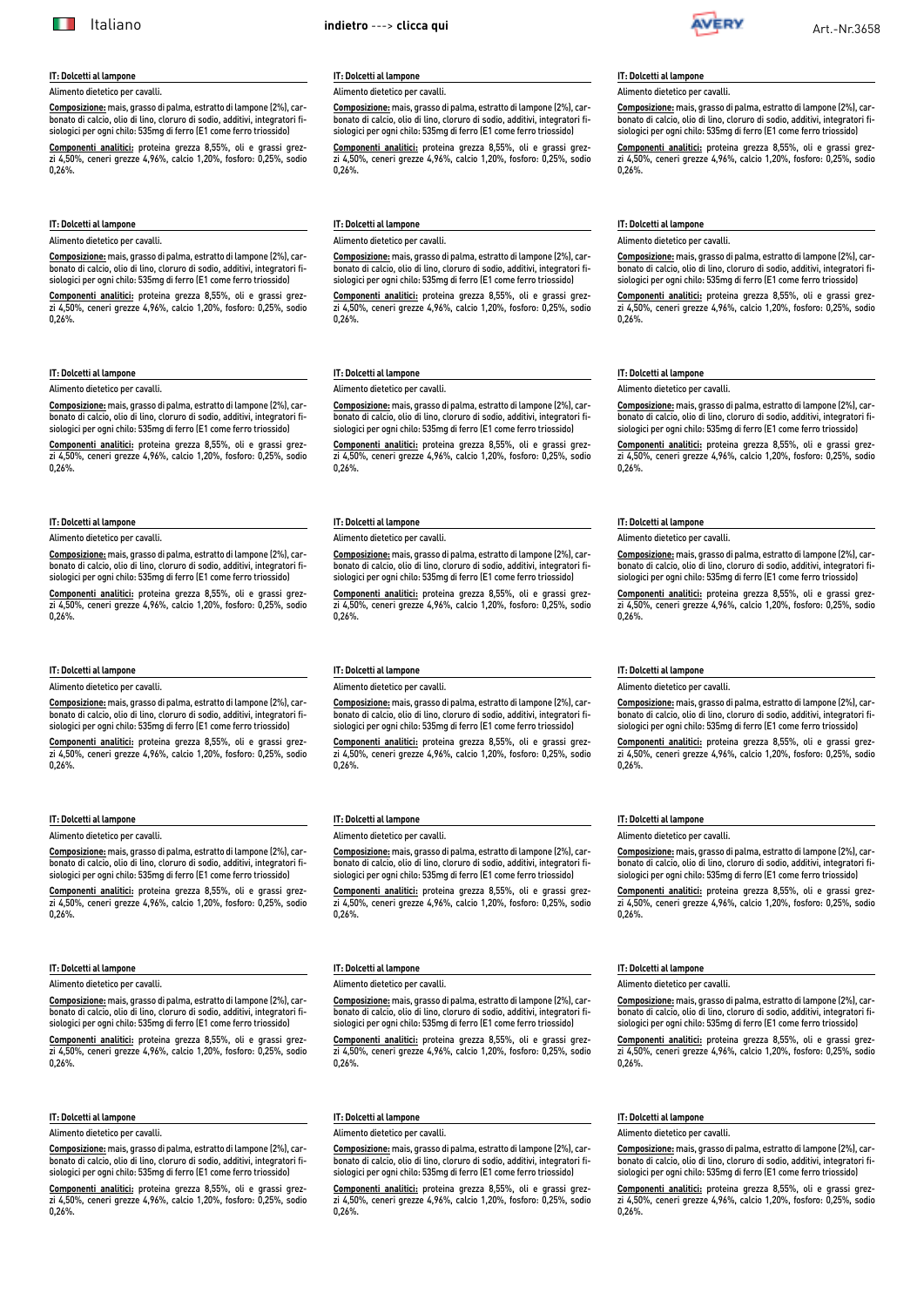### <span id="page-5-0"></span>**NL: Frambozensnoepjes Snoepjes**

Voedingssupplement voor paarden

**Samenstelling:** maïs, palmvet, frambozenpulp (2%), calciumcarbonaat, lijnzaadolie, natriumchloride, additieven, voedingsadditieven per kg: 535 mg ijzer (E1 als ijzer(III)oxide)

**Analytische bestanddelen:** ruwe eiwitten 8,55%, ruwe olie en ruwvet 4,50%, ruwe as 4,96%, calcium 1,20%, fosfor: 0,25%, natrium 0,26%

**NL: Frambozensnoepjes Snoepjes**

Voedingssupplement voor paarden **Samenstelling:** maïs, palmvet, frambozenpulp (2%), calciumcarbonaat, lijnzaadolie, natriumchloride, additieven, voedingsadditieven per kg: 535 mg ijzer (E1 als ijzer(III)oxide)

**Analytische bestanddelen:** ruwe eiwitten 8,55%, ruwe olie en ruwvet 4,50%, ruwe as 4,96%, calcium 1,20%, fosfor: 0,25%, natrium 0,26%

**Samenstelling:** maïs, palmvet, frambozenpulp (2%), calciumcarbonaat, lijnzaadolie, natriumchloride, additieven, voedingsadditieven

**Analytische bestanddelen:** ruwe eiwitten 8,55%, ruwe olie en ruwvet 4,50%, ruwe as 4,96%, calcium 1,20%, fosfor: 0,25%, natrium 0,26%

Voedingssupplement voor paarden

**Samenstelling:** maïs, palmvet, frambozenpulp (2%), calciumcarbonaat, lijnzaadolie, natriumchloride, additieven, voedingsadditieven per kg: 535 mg ijzer (E1 als ijzer(III)oxide)

**Analytische bestanddelen:** ruwe eiwitten 8,55%, ruwe olie en ruwvet 4,50%, ruwe as 4,96%, calcium 1,20%, fosfor: 0,25%, natrium 0,26%

Voedingssupplement voor paarden

**Samenstelling:** maïs, palmvet, frambozenpulp (2%), calciumcarbonaat, lijnzaadolie, natriumchloride, additieven, voedingsadditieven per kg: 535 mg ijzer (E1 als ijzer(III)oxide)

**Analytische bestanddelen:** ruwe eiwitten 8,55%, ruwe olie en ruwvet 4,50%, ruwe as 4,96%, calcium 1,20%, fosfor: 0,25%, natrium 0,26%

# **NL: Frambozensnoepjes Snoepjes**

Voedingssupplement voor paarden

**Samenstelling:** maïs, palmvet, frambozenpulp (2%), calciumcarbonaat, lijnzaadolie, natriumchloride, additieven, voedingsadditieven per kg: 535 mg ijzer (E1 als ijzer(III)oxide)

**Analytische bestanddelen:** ruwe eiwitten 8,55%, ruwe olie en ruwvet 4,50%, ruwe as 4,96%, calcium 1,20%, fosfor: 0,25%, natrium 0,26%

#### **NL: Frambozensnoepjes Snoepjes**

Voedingssupplement voor paarden

**Samenstelling:** maïs, palmvet, frambozenpulp (2%), calciumcarbonaat, lijnzaadolie, natriumchloride, additieven, voedingsadditieven per kg: 535 mg ijzer (E1 als ijzer(III)oxide)

**Analytische bestanddelen:** ruwe eiwitten 8,55%, ruwe olie en ruwvet 4,50%, ruwe as 4,96%, calcium 1,20%, fosfor: 0,25%, natrium 0,26%

#### **NL: Frambozensnoepjes Snoepjes**

Voedingssupplement voor paarden

**Samenstelling:** maïs, palmvet, frambozenpulp (2%), calciumcarbonaat, lijnzaadolie, natriumchloride, additieven, voedingsadditieven per kg: 535 mg ijzer (E1 als ijzer(III)oxide)

**Analytische bestanddelen:** ruwe eiwitten 8,55%, ruwe olie en ruwvet 4,50%, ruwe as 4,96%, calcium 1,20%, fosfor: 0,25%, natrium 0,26%

### **NL: Frambozensnoepjes Snoepjes**

edingssupplement voor paarden **Samenstelling:** maïs, palmvet, frambozenpulp (2%), calciumcarbo-

naat, lijnzaadolie, natriumchloride, additieven, voedingsadditieven per kg: 535 mg ijzer (E1 als ijzer(III)oxide)

**Analytische bestanddelen:** ruwe eiwitten 8,55%, ruwe olie en ruwvet 4,50%, ruwe as 4,96%, calcium 1,20%, fosfor: 0,25%, natrium 0,26%

#### **NL: Frambozensnoepjes Snoepjes**

edingssupplement voor paarden

**Samenstelling:** maïs, palmvet, frambozenpulp (2%), calciumcarbonaat, lijnzaadolie, natriumchloride, additieven, voedingsadditieven per kg: 535 mg ijzer (E1 als ijzer(III)oxide)

**Analytische bestanddelen:** ruwe eiwitten 8,55%, ruwe olie en ruwvet 4,50%, ruwe as 4,96%, calcium 1,20%, fosfor: 0,25%, natrium 0,26%

#### **NL: Frambozensnoepjes Snoepjes** Voedingssupplement voor paarden

**Samenstelling:** maïs, palmvet, frambozenpulp (2%), calciumcarbonaat, lijnzaadolie, natriumchloride, additieven, voedingsadditieven per kg: 535 mg ijzer (E1 als ijzer(III)oxide)

**Analytische bestanddelen:** ruwe eiwitten 8,55%, ruwe olie en ruwvet 4,50%, ruwe as 4,96%, calcium 1,20%, fosfor: 0,25%, natrium 0,26%

#### **NL: Frambozensnoepjes Snoepjes**

**NL: Frambozensnoepjes Snoepjes** Voedingssupplement voor paarden

per kg: 535 mg ijzer (E1 als ijzer(III)oxide)

Voedingssupplement voor paarden

**Samenstelling:** maïs, palmvet, frambozenpulp (2%), calciumcarbonaat, lijnzaadolie, natriumchloride, additieven, voedingsadditieven per kg: 535 mg ijzer (E1 als ijzer(III)oxide)

**Analytische bestanddelen:** ruwe eiwitten 8,55%, ruwe olie en ruwvet 4,50%, ruwe as 4,96%, calcium 1,20%, fosfor: 0,25%, natrium 0,26%

Voedingssupplement voor paarden

naat, lijnzaadolie, natriumchloride, additieven, voedingsadditieven per kg: 535 mg ijzer (E1 als ijzer(III)oxide)

**Analytische bestanddelen:** ruwe eiwitten 8,55%, ruwe olie en ruwvet 4,50%, ruwe as 4,96%, calcium 1,20%, fosfor: 0,25%, natrium 0,26%

**NL: Frambozensnoepjes Snoepjes**

Voedingssupplement voor paarden

**NL: Frambozensnoepjes Snoepjes** Voedingssupplement voor paarden

per kg: 535 mg ijzer (E1 als ijzer(III)oxide)

**Samenstelling:** maïs, palmvet, frambozenpulp (2%), calciumcarbonaat, lijnzaadolie, natriumchloride, additieven, voedingsadditieven per kg: 535 mg ijzer (E1 als ijzer(III)oxide)

**Analytische bestanddelen:** ruwe eiwitten 8,55%, ruwe olie en ruwvet 4,50%, ruwe as 4,96%, calcium 1,20%, fosfor: 0,25%, natrium 0,26%

**Samenstelling:** maïs, palmvet, frambozenpulp (2%), calciumcarbonaat, lijnzaadolie, natriumchloride, additieven, voedingsadditieven

**Analytische bestanddelen:** ruwe eiwitten 8,55%, ruwe olie en ruwvet 4,50%, ruwe as 4,96%, calcium 1,20%, fosfor: 0,25%, natrium 0,26%

Voedingssupplement voor paarden **Samenstelling:** maïs, palmvet, frambozenpulp (2%), calciumcarbonaat, lijnzaadolie, natriumchloride, additieven, voedingsadditieven

per kg: 535 mg ijzer (E1 als ijzer(III)oxide)

**NL: Frambozensnoepjes Snoepjes**

**NL: Frambozensnoepjes Snoepjes**

Voedingssupplement voor paarden

**Samenstelling:** maïs, palmvet, frambozenpulp (2%), calciumcarbonaat, lijnzaadolie, natriumchloride, additieven, voedingsadditieven per kg: 535 mg ijzer (E1 als ijzer(III)oxide)

**Analytische bestanddelen:** ruwe eiwitten 8,55%, ruwe olie en ruwvet 4,50%, ruwe as 4,96%, calcium 1,20%, fosfor: 0,25%, natrium 0,26%

**Analytische bestanddelen:** ruwe eiwitten 8,55%, ruwe olie en ruwvet 4,50%, ruwe as 4,96%, calcium 1,20%, fosfor: 0,25%, natrium 0,26%

### **NL: Frambozensnoepjes Snoepjes**

Voedingssupplement voor paarden

**Samenstelling:** maïs, palmvet, frambozenpulp (2%), calciumcarbonaat, lijnzaadolie, natriumchloride, additieven, voedingsadditieven per kg: 535 mg ijzer (E1 als ijzer(III)oxide)

**Analytische bestanddelen:** ruwe eiwitten 8,55%, ruwe olie en ruwvet 4,50%, ruwe as 4,96%, calcium 1,20%, fosfor: 0,25%, natrium 0,26%

**NL: Frambozensnoepjes Snoepjes**

Voedingssupplement voor paarden

**Samenstelling:** maïs, palmvet, frambozenpulp (2%), calciumcarbonaat, lijnzaadolie, natriumchloride, additieven, voedingsadditieven per kg: 535 mg ijzer (E1 als ijzer(III)oxide)

**Analytische bestanddelen:** ruwe eiwitten 8,55%, ruwe olie en ruwvet 4,50%, ruwe as 4,96%, calcium 1,20%, fosfor: 0,25%, natrium 0,26%

**NL: Frambozensnoepjes Snoepjes**

Voedingssupplement voor paarden

**Samenstelling:** maïs, palmvet, frambozenpulp (2%), calciumcarbonaat, lijnzaadolie, natriumchloride, additieven, voedingsadditieven per kg: 535 mg ijzer (E1 als ijzer(III)oxide)

**Analytische bestanddelen:** ruwe eiwitten 8,55%, ruwe olie en ruwvet 4,50%, ruwe as 4,96%, calcium 1,20%, fosfor: 0,25%, natrium 0,26%

**NL: Frambozensnoepjes Snoepjes**

Voedingssupplement voor paarden

**Samenstelling:** maïs, palmvet, frambozenpulp (2%), calciumcarbonaat, lijnzaadolie, natriumchloride, additieven, voedingsadditieven per kg: 535 mg ijzer (E1 als ijzer(III)oxide)

**Analytische bestanddelen:** ruwe eiwitten 8,55%, ruwe olie en ruwvet 4,50%, ruwe as 4,96%, calcium 1,20%, fosfor: 0,25%, natrium 0,26%

# **NL: Frambozensnoepjes Snoepjes**

**Samenstelling:** maïs, palmvet, frambozenpulp (2%), calciumcarbo-

# **NL: Frambozensnoepjes Snoepjes**

Voedingssupplement voor paarden

**Samenstelling:** maïs, palmvet, frambozenpulp (2%), calciumcarbonaat, lijnzaadolie, natriumchloride, additieven, voedingsadditieven per kg: 535 mg ijzer (E1 als ijzer(III)oxide)

**Analytische bestanddelen:** ruwe eiwitten 8,55%, ruwe olie en ruwvet 4,50%, ruwe as 4,96%, calcium 1,20%, fosfor: 0,25%, natrium 0,26%

# **Samenstelling:** maïs, palmvet, frambozenpulp (2%), calciumcarbonaat, lijnzaadolie, natriumchloride, additieven, voedingsadditieven per kg: 535 mg ijzer (E1 als ijzer(III)oxide)

**NL: Frambozensnoepjes Snoepjes** Voedingssupplement voor paarden

**NL: Frambozensnoepjes Snoepjes** Voedingssupplement voor paarden

per kg: 535 mg ijzer (E1 als ijzer(III)oxide)

**Analytische bestanddelen:** ruwe eiwitten 8,55%, ruwe olie en ruwvet 4,50%, ruwe as 4,96%, calcium 1,20%, fosfor: 0,25%, natrium 0,26%

**Samenstelling:** maïs, palmvet, frambozenpulp (2%), calciumcarbonaat, lijnzaadolie, natriumchloride, additieven, voedingsadditieven

**Analytische bestanddelen:** ruwe eiwitten 8,55%, ruwe olie en ruwvet 4,50%, ruwe as 4,96%, calcium 1,20%, fosfor: 0,25%, natrium 0,26%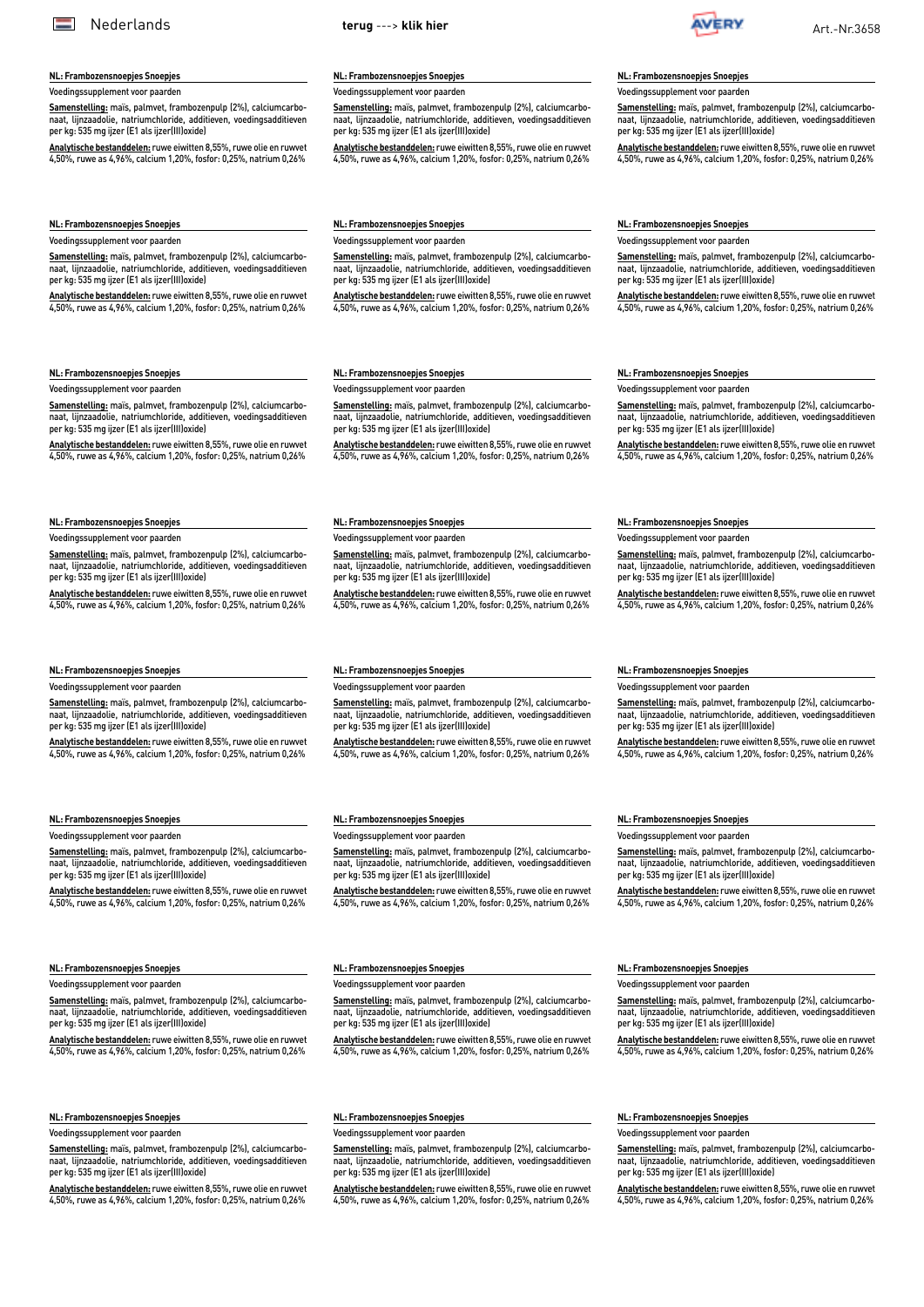### <span id="page-6-0"></span>**DK: Godbidder med hindbær**

Supplerende foder til heste.

**Sammensætning:** majs, palmefedt, hindbærmasse (2%), calciumcarbonat, hørfrøolie, natriumchlorid, tilsætningsstoffer, ernæringsmæssige tilsætningsstoffer pr. Kg: 535 mg jern (E1 som ferric oxide) **Analytiske bestanddele:** Fåprotein 8,55%, råolier og -fedt 4,50%,

råaske 4,96%, calcium1,20%, fosfor: 0,25%, natrium 0,26%

#### **DK: Godbidder med hindbær**

Supplerende foder til heste.

**Sammensætning:** majs, palmefedt, hindbærmasse (2%), calciumcarbonat, hørfrøolie, natriumchlorid, tilsætningsstoffer, ernæringsmæssige tilsætningsstoffer pr. Kg: 535 mg jern (E1 som ferric oxide) **Analytiske bestanddele:** Fåprotein 8,55%, råolier og -fedt 4,50%, råaske 4,96%, calcium1,20%, fosfor: 0,25%, natrium 0,26%

### **DK: Godbidder med hindbær**

Supplerende foder til heste.

#### **Sammensætning:** majs, palmefedt, hindbærmasse (2%), calciumcarbonat, hørfrøolie, natriumchlorid, tilsætningsstoffer, ernæringsmæssige tilsætningsstoffer pr. Kg: 535 mg jern (E1 som ferric oxide) **Analytiske bestanddele:** Fåprotein 8,55%, råolier og -fedt 4,50%, råaske 4,96%, calcium1,20%, fosfor: 0,25%, natrium 0,26%

## **DK: Godbidder med hindbær**

#### Supplerende foder til heste.

**Sammensætning:** majs, palmefedt, hindbærmasse (2%), calciumcarbonat, hørfrøolie, natriumchlorid, tilsætningsstoffer, ernæringsmæssige tilsætningsstoffer pr. Kg: 535 mg jern (E1 som ferric oxide)

**Analytiske bestanddele:** Fåprotein 8,55%, råolier og -fedt 4,50%, råaske 4,96%, calcium1,20%, fosfor: 0,25%, natrium 0,26%

#### **DK: Godbidder med hindbær**

#### Supplerende foder til heste.

**Sammensætning:** majs, palmefedt, hindbærmasse (2%), calciumcarbonat, hørfrøolie, natriumchlorid, tilsætningsstoffer, ernæringsmæssige tilsætningsstoffer pr. Kg: 535 mg jern (E1 som ferric oxide) **Analytiske bestanddele:** Fåprotein 8,55%, råolier og -fedt 4,50%,

råaske 4,96%, calcium1,20%, fosfor: 0,25%, natrium 0,26%

#### **DK: Godbidder med hindbær** Supplerende foder til heste.

**Sammensætning:** majs, palmefedt, hindbærmasse (2%), calciumcarbonat, hørfrøolie, natriumchlorid, tilsætningsstoffer, ernæringsmæssige tilsætningsstoffer pr. Kg: 535 mg jern (E1 som ferric oxide) **Analytiske bestanddele:** Fåprotein 8,55%, råolier og -fedt 4,50%, råaske 4,96%, calcium1,20%, fosfor: 0,25%, natrium 0,26%

#### **DK: Godbidder med hindbær**

#### Supplerende foder til heste.

**DK: Godbidder med hindbær** Supplerende foder til heste.

**Sammensætning:** majs, palmefedt, hindbærmasse (2%), calciumcarbonat, hørfrøolie, natriumchlorid, tilsætningsstoffer, ernæringsmæssige tilsætningsstoffer pr. Kg: 535 mg jern (E1 som ferric oxide) **Analytiske bestanddele:** Fåprotein 8,55%, råolier og -fedt 4,50%, råaske 4,96%, calcium1,20%, fosfor: 0,25%, natrium 0,26%

# **DK: Godbidder med hindbær**

### Supplerende foder til heste.

**Sammensætning:** majs, palmefedt, hindbærmasse (2%), calciumcarbonat, hørfrøolie, natriumchlorid, tilsætningsstoffer, ernæringsmæssige tilsætningsstoffer pr. Kg: 535 mg jern (E1 som ferric oxide) **Analytiske bestanddele:** Fåprotein 8,55%, råolier og -fedt 4,50%,

råaske 4,96%, calcium1,20%, fosfor: 0,25%, natrium 0,26%

**DK: Godbidder med hindbær**

#### Supplerende foder til heste.

**Sammensætning:** majs, palmefedt, hindbærmasse (2%), calciumcarbonat, hørfrøolie, natriumchlorid, tilsætningsstoffer, ernæringsmæssige tilsætningsstoffer pr. Kg: 535 mg jern (E1 som ferric oxide) **Analytiske bestanddele:** Fåprotein 8,55%, råolier og -fedt 4,50%, råaske 4,96%, calcium1,20%, fosfor: 0,25%, natrium 0,26%

#### **DK: Godbidder med hindbær**

#### Supplerende foder til heste.

**Sammensætning:** majs, palmefedt, hindbærmasse (2%), calciumcarbonat, hørfrøolie, natriumchlorid, tilsætningsstoffer, ernæringsmæssige tilsætningsstoffer pr. Kg: 535 mg jern (E1 som ferric oxide) **Analytiske bestanddele:** Fåprotein 8,55%, råolier og -fedt 4,50%, råaske 4,96%, calcium1,20%, fosfor: 0,25%, natrium 0,26%

carbonat, hørfrøolie, natriumchlorid, tilsætningsstoffer, ernærings-

råaske 4,96%, calcium1,20%, fosfor: 0,25%, natrium 0,26%

#### **DK: Godbidder med hindbær**

carbonat, hørfrøolie, natriumchlorid, tilsætningsstoffer, ernæringsmæssige tilsætningsstoffer pr. Kg: 535 mg jern (E1 som ferric oxide) **Analytiske bestanddele:** Fåprotein 8,55%, råolier og -fedt 4,50%,

råaske 4,96%, calcium1,20%, fosfor: 0,25%, natrium 0,26%

### **DK: Godbidder med hindbær**

### Supplerende foder til heste.

**Sammensætning:** majs, palmefedt, hindbærmasse (2%), calciumcarbonat, hørfrøolie, natriumchlorid, tilsætningsstoffer, ernæringsmæssige tilsætningsstoffer pr. Kg: 535 mg jern (E1 som ferric oxide) **Analytiske bestanddele:** Fåprotein 8,55%, råolier og -fedt 4,50%, råaske 4,96%, calcium1,20%, fosfor: 0,25%, natrium 0,26%

#### **DK: Godbidder med hindbær**

#### Supplerende foder til heste.

**Sammensætning:** majs, palmefedt, hindbærmasse (2%), calciumcarbonat, hørfrøolie, natriumchlorid, tilsætningsstoffer, ernæringsmæssige tilsætningsstoffer pr. Kg: 535 mg jern (E1 som ferric oxide) **Analytiske bestanddele:** Fåprotein 8,55%, råolier og -fedt 4,50%, råaske 4,96%, calcium1,20%, fosfor: 0,25%, natrium 0,26%

**Sammensætning:** majs, palmefedt, hindbærmasse (2%), calcium-**Carbonat, hørfrøolie, natriumchlorid, tilsætningsstoffer, ernærings**mæssige tilsætningsstoffer pr. Kg: 535 mg jern (E1 som ferric oxide)

**Analytiske bestanddele:** Fåprotein 8,55%, råolier og -fedt 4,50%, råaske 4,96%, calcium1,20%, fosfor: 0,25%, natrium 0,26%

#### **DK: Godbidder med hindbær**

## Supplerende foder til heste.

# **DK: Godbidder med hindbær**

Supplerende foder til heste.

**Sammensætning:** majs, palmefedt, hindbærmasse (2%), calciumcarbonat, hørfrøolie, natriumchlorid, tilsætningsstoffer, ernæringsmæssige tilsætningsstoffer pr. Kg: 535 mg jern (E1 som ferric oxide) **Analytiske bestanddele:** Fåprotein 8,55%, råolier og -fedt 4,50%,

råaske 4,96%, calcium1,20%, fosfor: 0,25%, natrium 0,26%

#### **DK: Godbidder med hindbær**

#### Supplerende foder til heste.

**Sammensætning:** majs, palmefedt, hindbærmasse (2%), calciumcarbonat, hørfrøolie, natriumchlorid, tilsætningsstoffer, ernæringsmæssige tilsætningsstoffer pr. Kg: 535 mg jern (E1 som ferric oxide) **Analytiske bestanddele:** Fåprotein 8,55%, råolier og -fedt 4,50%, råaske 4,96%, calcium1,20%, fosfor: 0,25%, natrium 0,26%

#### **DK: Godbidder med hindbær**

Supplerende foder til heste.

**Sammensætning:** majs, palmefedt, hindbærmasse (2%), calciumcarbonat, hørfrøolie, natriumchlorid, tilsætningsstoffer, ernæringsmæssige tilsætningsstoffer pr. Kg: 535 mg jern (E1 som ferric oxide) **Analytiske bestanddele:** Fåprotein 8,55%, råolier og -fedt 4,50%, råaske 4,96%, calcium1,20%, fosfor: 0,25%, natrium 0,26%

#### **DK: Godbidder med hindbær**

#### Supplerende foder til heste.

**Sammensætning:** majs, palmefedt, hindbærmasse (2%), calciumcarbonat, hørfrøolie, natriumchlorid, tilsætningsstoffer, ernæringsmæssige tilsætningsstoffer pr. Kg: 535 mg jern (E1 som ferric oxide)

**Analytiske bestanddele:** Fåprotein 8,55%, råolier og -fedt 4,50%, råaske 4,96%, calcium1,20%, fosfor: 0,25%, natrium 0,26%

#### **DK: Godbidder med hindbær**

Supplerende foder til heste.

**Sammensætning:** majs, palmefedt, hindbærmasse (2%), calciumcarbonat, hørfrøolie, natriumchlorid, tilsætningsstoffer, ernæringsmæssige tilsætningsstoffer pr. Kg: 535 mg jern (E1 som ferric oxide) **Analytiske bestanddele:** Fåprotein 8,55%, råolier og -fedt 4,50%,

råaske 4,96%, calcium1,20%, fosfor: 0,25%, natrium 0,26%

#### **DK: Godbidder med hindbær**

**DK: Godbidder med hindbær** Supplerende foder til heste.

Supplerende foder til heste.

**Sammensætning:** majs, palmefedt, hindbærmasse (2%), calcium-**Carbonat, hørfrøolie, natriumchlorid, tilsætningsstoffer, ernærings**mæssige tilsætningsstoffer pr. Kg: 535 mg jern (E1 som ferric oxide) **Analytiske bestanddele:** Fåprotein 8,55%, råolier og -fedt 4,50%, råaske 4,96%, calcium1,20%, fosfor: 0,25%, natrium 0,26%

**Sammensætning:** majs, palmefedt, hindbærmasse (2%), calciumcarbonat, hørfrøolie, natriumchlorid, tilsætningsstoffer, ernæringsmæssige tilsætningsstoffer pr. Kg: 535 mg jern (E1 som ferric oxide) **Analytiske bestanddele:** Fåprotein 8,55%, råolier og -fedt 4,50%, råaske 4,96%, calcium1,20%, fosfor: 0,25%, natrium 0,26%

**Sammensætning:** majs, palmefedt, hindbærmasse (2%), calciumcarbonat, hørfrøolie, natriumchlorid, tilsætningsstoffer, ernæringsmæssige tilsætningsstoffer pr. Kg: 535 mg jern (E1 som ferric oxide) **Analytiske bestanddele:** Fåprotein 8,55%, råolier og -fedt 4,50%, råaske 4,96%, calcium1,20%, fosfor: 0,25%, natrium 0,26%

# **DK: Godbidder med hindbær**

Supplerende foder til heste.

**Sammensætning:** majs, palmefedt, hindbærmasse (2%), calciumcarbonat, hørfrøolie, natriumchlorid, tilsætningsstoffer, ernæringsmæssige tilsætningsstoffer pr. Kg: 535 mg jern (E1 som ferric oxide) **Analytiske bestanddele:** Fåprotein 8,55%, råolier og -fedt 4,50%, råaske 4,96%, calcium1,20%, fosfor: 0,25%, natrium 0,26%

# **DK: Godbidder med hindbær**

**Sammensætning:** majs, palmefedt, hindbærmasse (2%), calciummæssige tilsætningsstoffer pr. Kg: 535 mg jern (E1 som ferric oxide)

**Analytiske bestanddele:** Fåprotein 8,55%, råolier og -fedt 4,50%,

# Supplerende foder til heste.

**Sammensætning:** majs, palmefedt, hindbærmasse (2%), calcium-

# Supplerende foder til heste.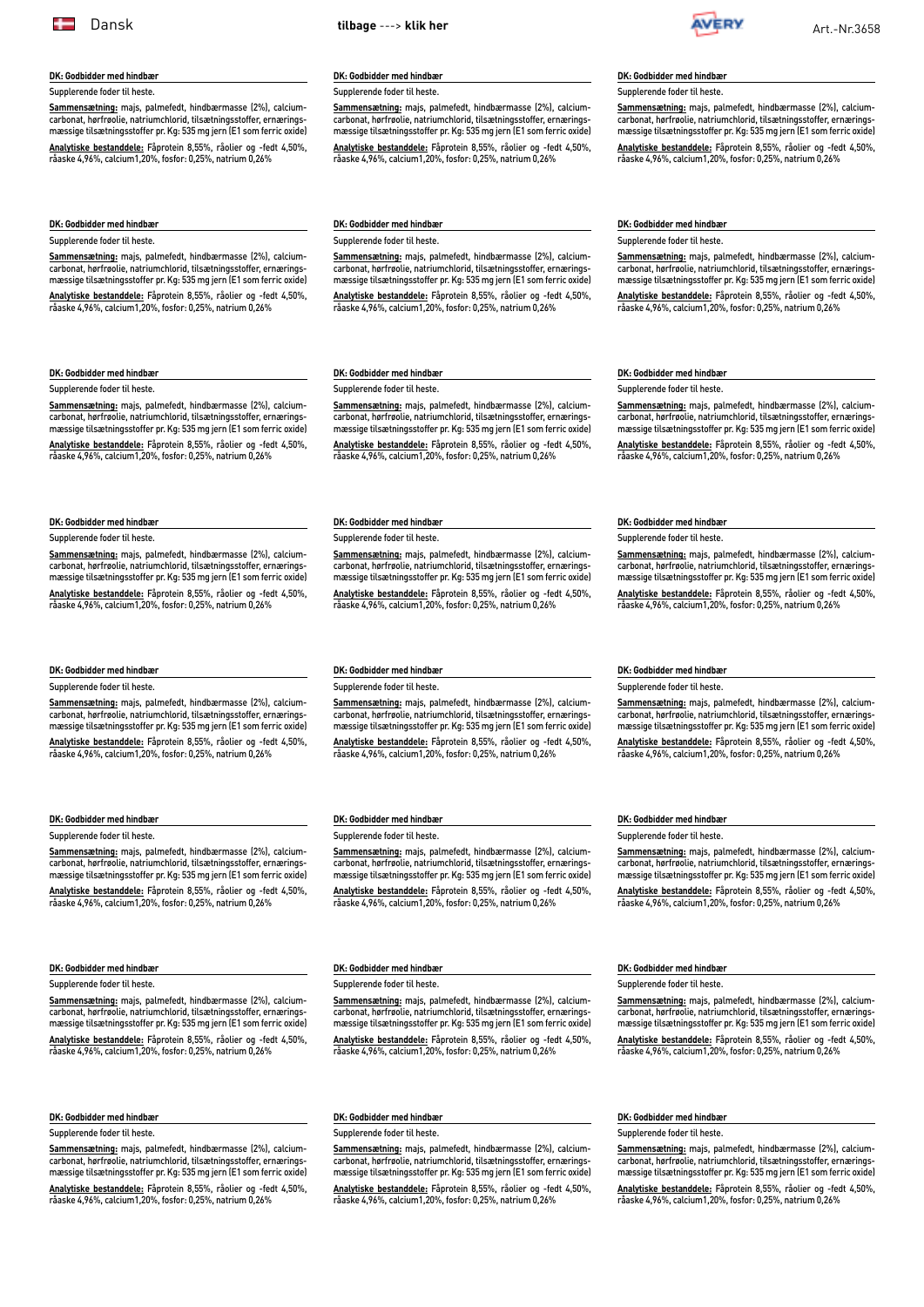

#### **CZ: Pamlsky pro koně s malinovou příchutí**

Doplňkové krmivo pro koně.

**Složení:** kukuřice, palmový tuk, malinová tresť (2 %), uhličitan vápenatý, lněný olej, chlorid sodný, přídavné látky, nutriční přísady na kg: 535 mg železa (E1 jako oxid železitý)

**Analytické složky:** surová bílkovina 8,55%, surové oleje a tuky 4,50%, surový popel 4,96%, vápník 1,20%, fosfor: 0,25 %, sodík 0,26 %

<span id="page-7-0"></span>



#### **CZ: Pamlsky pro koně s malinovou příchutí**

Doplňkové krmivo pro koně.

**Složení:** kukuřice, palmový tuk, malinová tresť (2 %), uhličitan vápenatý, lněný olej, chlorid sodný, přídavné látky, nutriční přísady na kg: 535 mg železa (E1 jako oxid železitý)

**Analytické složky:** surová bílkovina 8,55%, surové oleje a tuky 4,50%, surový popel 4,96%, vápník 1,20%, fosfor: 0,25 %, sodík 0,26 %

**Složení:** kukuřice, palmový tuk, malinová tresť (2 %), uhličitan vápenatý, lněný olej, chlorid sodný, přídavné látky, nutriční přísady na kg:

**Analytické složky:** surová bílkovina 8,55%, surové oleje a tuky 4,50%, surový popel 4,96%, vápník 1,20%, fosfor: 0,25 %, sodík 0,26 %

### **CZ: Pamlsky pro koně s malinovou příchutí**

Doplňkové krmivo pro koně.

**Složení:** kukuřice, palmový tuk, malinová tresť (2 %), uhličitan vápenatý, lněný olej, chlorid sodný, přídavné látky, nutriční přísady na kg: 535 mg železa (E1 jako oxid železitý)

**Analytické složky:** surová bílkovina 8,55%, surové oleje a tuky 4,50%, surový popel 4,96%, vápník 1,20%, fosfor: 0,25 %, sodík 0,26 %

#### **CZ: Pamlsky pro koně s malinovou příchutí**

Doplňkové krmivo pro koně.

**Složení:** kukuřice, palmový tuk, malinová tresť (2 %), uhličitan vápenatý, lněný olej, chlorid sodný, přídavné látky, nutriční přísady na kg: 535 mg železa (E1 jako oxid železitý)

**Analytické složky:** surová bílkovina 8,55%, surové oleje a tuky 4,50%, surový popel 4,96%, vápník 1,20%, fosfor: 0,25 %, sodík 0,26 %

#### **CZ: Pamlsky pro koně s malinovou příchutí**

Doplňkové krmivo pro koně.

**Složení:** kukuřice, palmový tuk, malinová tresť (2 %), uhličitan vápenatý, lněný olej, chlorid sodný, přídavné látky, nutriční přísady na kg: 535 mg železa (E1 jako oxid železitý)

**Analytické složky:** surová bílkovina 8,55%, surové oleje a tuky 4,50%, surový popel 4,96%, vápník 1,20%, fosfor: 0,25 %, sodík 0,26 %

#### **CZ: Pamlsky pro koně s malinovou příchutí**

Doplňkové krmivo pro koně.

**Složení:** kukuřice, palmový tuk, malinová tresť (2 %), uhličitan vápenatý, lněný olej, chlorid sodný, přídavné látky, nutriční přísady na kg: 535 mg železa (E1 jako oxid železitý)

**Analytické složky:** surová bílkovina 8,55%, surové oleje a tuky 4,50%, surový popel 4,96%, vápník 1,20%, fosfor: 0,25 %, sodík 0,26 %

# **CZ: Pamlsky pro koně s malinovou příchutí**

Doplňkové krmivo pro koně.

**Složení:** kukuřice, palmový tuk, malinová tresť (2 %), uhličitan vápenatý, lněný olej, chlorid sodný, přídavné látky, nutriční přísady na kg: 535 mg železa (E1 jako oxid železitý)

**Analytické složky:** surová bílkovina 8,55%, surové oleje a tuky 4,50%, surový popel 4,96%, vápník 1,20%, fosfor: 0,25 %, sodík 0,26 %

#### **CZ: Pamlsky pro koně s malinovou příchutí**

Doplňkové krmivo pro koně.

**Složení:** kukuřice, palmový tuk, malinová tresť (2 %), uhličitan vápenatý, lněný olej, chlorid sodný, přídavné látky, nutriční přísady na kg: 535 mg železa (E1 jako oxid železitý)

**Analytické složky:** surová bílkovina 8,55%, surové oleje a tuky 4,50%, surový popel 4,96%, vápník 1,20%, fosfor: 0,25 %, sodík 0,26 %

#### **CZ: Pamlsky pro koně s malinovou příchutí**

Doplňkové krmivo pro koně.

**Složení:** kukuřice, palmový tuk, malinová tresť (2 %), uhličitan vápenatý, lněný olej, chlorid sodný, přídavné látky, nutriční přísady na kg: 535 mg železa (E1 jako oxid železitý)

**Analytické složky:** surová bílkovina 8,55%, surové oleje a tuky 4,50%, surový popel 4,96%, vápník 1,20%, fosfor: 0,25 %, sodík 0,26 %

#### **CZ: Pamlsky pro koně s malinovou příchutí**

Doplňkové krmivo pro koně.

**Složení:** kukuřice, palmový tuk, malinová tresť (2 %), uhličitan vápenatý, lněný olej, chlorid sodný, přídavné látky, nutriční přísady na kg: 535 mg železa (E1 jako oxid železitý)

**Analytické složky:** surová bílkovina 8,55%, surové oleje a tuky 4,50%, surový popel 4,96%, vápník 1,20%, fosfor: 0,25 %, sodík 0,26 %

#### **CZ: Pamlsky pro koně s malinovou příchutí**

Doplňkové krmivo pro koně.

**Složení:** kukuřice, palmový tuk, malinová tresť (2 %), uhličitan vápenatý, lněný olej, chlorid sodný, přídavné látky, nutriční přísady na kg: 535 mg železa (E1 jako oxid železitý)

**Analytické složky:** surová bílkovina 8,55%, surové oleje a tuky 4,50%, surový popel 4,96%, vápník 1,20%, fosfor: 0,25 %, sodík 0,26 %

#### **CZ: Pamlsky pro koně s malinovou příchutí**

Doplňkové krmivo pro koně.

**Složení:** kukuřice, palmový tuk, malinová tresť (2 %), uhličitan vápenatý, lněný olej, chlorid sodný, přídavné látky, nutriční přísady na kg: 535 mg železa (E1 jako oxid železitý)

**Analytické složky:** surová bílkovina 8,55%, surové oleje a tuky 4,50%, surový popel 4,96%, vápník 1,20%, fosfor: 0,25 %, sodík 0,26 %

#### **CZ: Pamlsky pro koně s malinovou příchutí**

Doplňkové krmivo pro koně.

**Složení:** kukuřice, palmový tuk, malinová tresť (2 %), uhličitan vápenatý, lněný olej, chlorid sodný, přídavné látky, nutriční přísady na kg: 535 mg železa (E1 jako oxid železitý)

**Analytické složky:** surová bílkovina 8,55%, surové oleje a tuky 4,50%, surový popel 4,96%, vápník 1,20%, fosfor: 0,25 %, sodík 0,26 %

#### **CZ: Pamlsky pro koně s malinovou příchutí**

Doplňkové krmivo pro koně.

**Složení:** kukuřice, palmový tuk, malinová tresť (2 %), uhličitan vápenatý, lněný olej, chlorid sodný, přídavné látky, nutriční přísady na kg: 535 mg železa (E1 jako oxid železitý)

**Analytické složky:** surová bílkovina 8,55%, surové oleje a tuky 4,50%, surový popel 4,96%, vápník 1,20%, fosfor: 0,25 %, sodík 0,26 %

### **CZ: Pamlsky pro koně s malinovou příchutí**

Doplňkové krmivo pro koně.

**Složení:** kukuřice, palmový tuk, malinová tresť (2 %), uhličitan vápenatý, lněný olej, chlorid sodný, přídavné látky, nutriční přísady na kg: 535 mg železa (E1 jako oxid železitý)

**Analytické složky:** surová bílkovina 8,55%, surové oleje a tuky 4,50%, surový popel 4,96%, vápník 1,20%, fosfor: 0,25 %, sodík 0,26 %

#### **CZ: Pamlsky pro koně s malinovou příchutí**

Doplňkové krmivo pro koně.

**Složení:** kukuřice, palmový tuk, malinová tresť (2 %), uhličitan vápenatý, lněný olej, chlorid sodný, přídavné látky, nutriční přísady na kg: 535 mg železa (E1 jako oxid železitý)

**Analytické složky:** surová bílkovina 8,55%, surové oleje a tuky 4,50%, surový popel 4,96%, vápník 1,20%, fosfor: 0,25 %, sodík 0,26 %

#### **CZ: Pamlsky pro koně s malinovou příchutí**

Doplňkové krmivo pro koně.

**Složení:** kukuřice, palmový tuk, malinová tresť (2 %), uhličitan vápenatý, lněný olej, chlorid sodný, přídavné látky, nutriční přísady na kg: 535 mg železa (E1 jako oxid železitý)

**Analytické složky:** surová bílkovina 8,55%, surové oleje a tuky 4,50%, surový popel 4,96%, vápník 1,20%, fosfor: 0,25 %, sodík 0,26 %

#### **CZ: Pamlsky pro koně s malinovou příchutí**

**CZ: Pamlsky pro koně s malinovou příchutí**

535 mg železa (E1 jako oxid železitý)

Doplňkové krmivo pro koně.

Doplňkové krmivo pro koně.

**Složení:** kukuřice, palmový tuk, malinová tresť (2 %), uhličitan vápenatý, lněný olej, chlorid sodný, přídavné látky, nutriční přísady na kg: 535 mg železa (E1 jako oxid železitý)

**Analytické složky:** surová bílkovina 8,55%, surové oleje a tuky 4,50%, surový popel 4,96%, vápník 1,20%, fosfor: 0,25 %, sodík 0,26 %

#### **CZ: Pamlsky pro koně s malinovou příchutí**

Doplňkové krmivo pro koně.

**Složení:** kukuřice, palmový tuk, malinová tresť (2 %), uhličitan vápenatý, lněný olej, chlorid sodný, přídavné látky, nutriční přísady na kg: 535 mg železa (E1 jako oxid železitý)

**Analytické složky:** surová bílkovina 8,55%, surové oleje a tuky 4,50%, surový popel 4,96%, vápník 1,20%, fosfor: 0,25 %, sodík 0,26 %

**CZ: Pamlsky pro koně s malinovou příchutí**

**CZ: Pamlsky pro koně s malinovou příchutí**

535 mg železa (E1 jako oxid železitý)

Doplňkové krmivo pro koně.

Doplňkové krmivo pro koně.

**Složení:** kukuřice, palmový tuk, malinová tresť (2 %), uhličitan vápenatý, lněný olej, chlorid sodný, přídavné látky, nutriční přísady na kg: 535 mg železa (E1 jako oxid železitý)

**Analytické složky:** surová bílkovina 8,55%, surové oleje a tuky 4,50%, surový popel 4,96%, vápník 1,20%, fosfor: 0,25 %, sodík 0,26 %

**CZ: Pamlsky pro koně s malinovou příchutí**

#### Doplňkové krmivo pro koně.

**Složení:** kukuřice, palmový tuk, malinová tresť (2 %), uhličitan vápenatý, lněný olej, chlorid sodný, přídavné látky, nutriční přísady na kg: 535 mg železa (E1 jako oxid železitý)

**Analytické složky:** surová bílkovina 8,55%, surové oleje a tuky 4,50%, <u>surový popel 4,96%,</u> vápník 1,20%, fosfor: 0,25 %, sodík 0,26 %

**CZ: Pamlsky pro koně s malinovou příchutí**

Doplňkové krmivo pro koně.

**Složení:** kukuřice, palmový tuk, malinová tresť (2 %), uhličitan vápenatý, lněný olej, chlorid sodný, přídavné látky, nutriční přísady na kg: 535 mg železa (E1 jako oxid železitý)

**Analytické složky:** surová bílkovina 8,55%, surové oleje a tuky 4,50%, surový popel 4,96%, vápník 1,20%, fosfor: 0,25 %, sodík 0,26 %

**Složení:** kukuřice, palmový tuk, malinová tresť (2 %), uhličitan vápenatý, lněný olej, chlorid sodný, přídavné látky, nutriční přísady na kg:

**Analytické složky:** surová bílkovina 8,55%, surové oleje a tuky 4,50%, surový popel 4,96%, vápník 1,20%, fosfor: 0,25 %, sodík 0,26 %